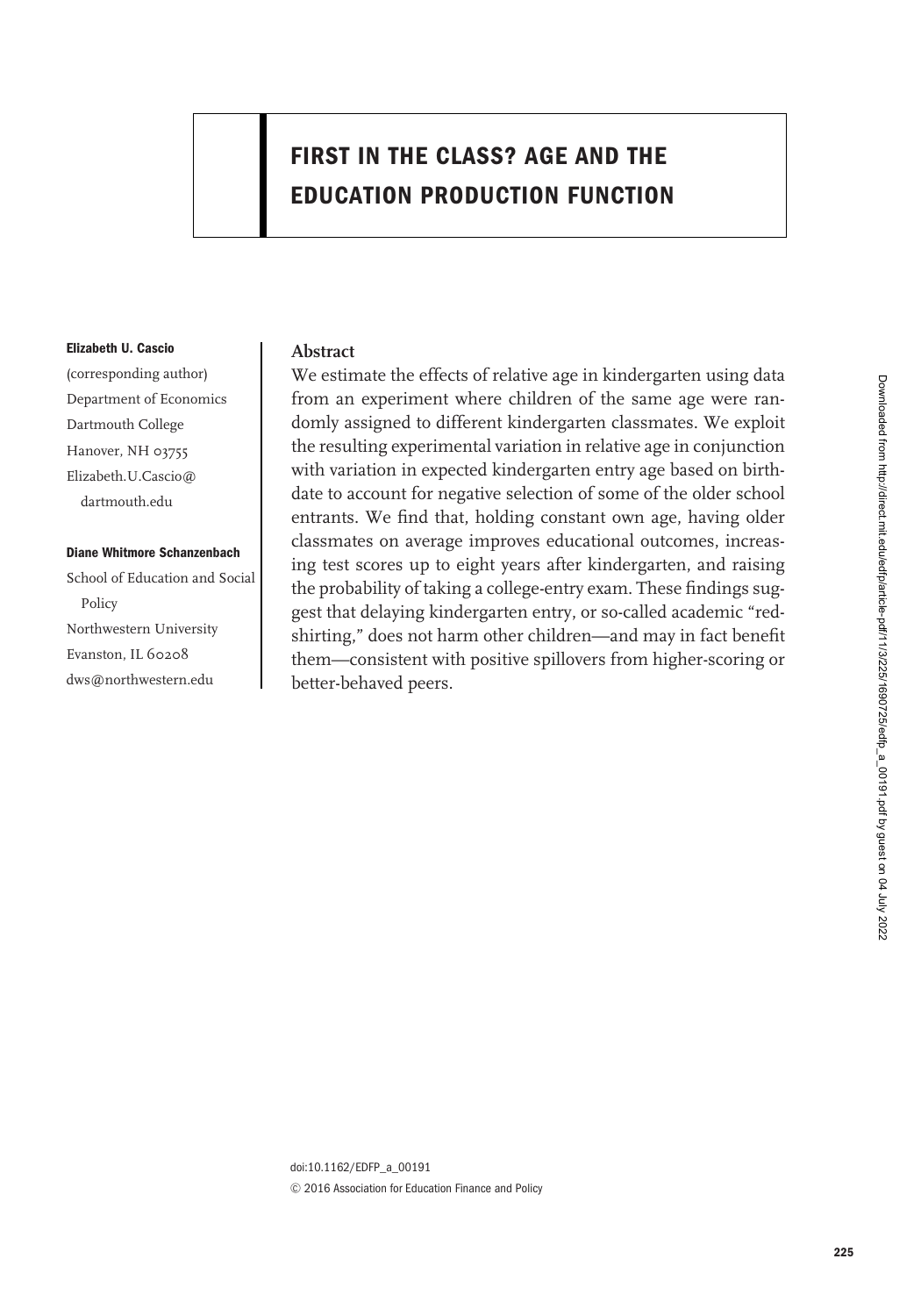### **1. INTRODUCTION**

There is a large literature on the so-called "relative age" effect in school, with results suggesting that being the oldest in the class is beneficial to a student. The concept was popularized by Malcolm Gladwell in his 2008 book *Outliers*. Over time, more and more parents—particularly those in affluent areas—have chosen to delay their child's entry into kindergarten to give them a strategic advantage in school (Deming and Dynarski 2008; Bassok and Reardon 2013). This practice is commonly referred to as academic "redshirting."

The academic literature that has informed this phenomenon has been dominated by estimates of the relationship between the child's age and schooling outcomes, such as performance on standardized tests. Influential papers in this literature, such as Bedard and Dhuey (2006), have interpreted the resulting reduced-form coefficient on age as a "relative age" impact. But this parameter is actually a composite of three separate effects: that of the child's age at school entry, her age at the time of the test, and her age relative to her peer group. These three aspects of age often move together. For example, in this literature it is typical to compare end-of-year test scores of children with birthdays near school entry cutoff birthdates. In such a comparison, the child with the birthday after the cutoff (e.g., a child with an October birthday in a state with a 1 September cutoff) is not only older at school entry and at the time of the test than a child with a birthday right before the cutoff (e.g., an August birthday), but also in relation to her classmates. Recent literature has attempted to disentangle the effects of age at school entry from age at test, finding small positive effects of starting school younger that are dominated by larger positive effects of age at test (Black, Devereux, and Salvanes 2011; Carlsson et al. 2015). Less attention has been paid to the final piece: a child's age in relation to his peers.

Estimating the effect of relative age is important in its own right for better understanding the education production function. But it is also important for understanding the spillover impacts of educational policies and practices. For example, a policy change that moves the school entry cutoff date from 1 October to 1 September will not change the school entry age for most children (i.e., those born between October and August), but it will expose them to relatively older peers and thus reduce their relative age. Similarly, children who enter school on time in an area where substantial numbers of parents opt to redshirt will have their relative age shifted by the other parents' choices to delay school entry. To understand the impacts in cases like these, that is, when own age is held constant but relative age shifts, it is important to have separate estimates of the effects of age and relative age.

To generate such estimates, we use data from Tennessee's Project STAR (Student–Teacher Achievement Ratio), a randomized experiment in which kindergarten students are randomly assigned to classrooms. As a result, their classmates' age distribution is random, and their own relative age is randomly determined. We can also follow children with different relative age rankings over time to observe how their achievement trajectories compare. We find that, contrary to conventional wisdom, being relatively young improves test scores. In other words, having older peers improves achievement across children of the same age. This finding implies that having redshirted classmates has positive spillovers on children who enter on time. Further, our results suggest that the reduced-form benefit of age found in the prior literature is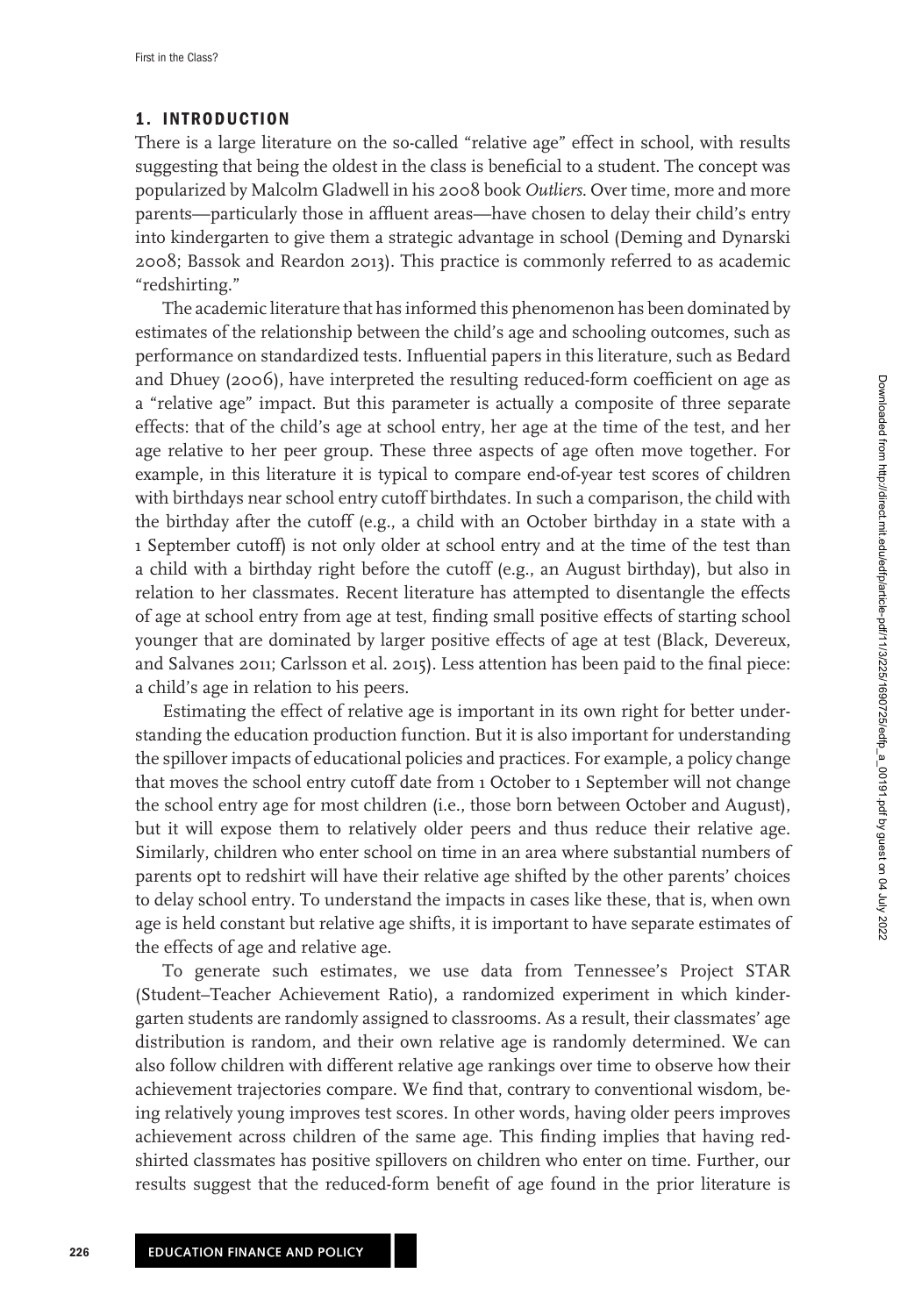primarily being driven by an absolute age effect (some combination of age at entry and age at test effects), which more than offsets the negative impact of having relatively younger peers.

# **2. BACKGROUND AND PREVIOUS LITERATURE**

As briefly described above, most studies to date in this literature (e.g., Bedard and Dhuey 2006; Datar 2006; Fredriksson and Öckert 2006; Puhani and Weber 2007; McEwan and Shapiro 2008; Elder and Lubotsky 2009) have estimated a reduced-form equation, similar to the following:

$$
y_{it} = \alpha_{\text{ot}} + \alpha_{\text{at}} a_i + \upsilon_{it},\tag{1}
$$

where *yit* represents an outcome (e.g., test score) of child *i* at time *t*, *ai* is their school entry age, and υ*it* represents unobserved determinants of outcomes. But as described earlier, when in-school outcomes like test scores are used,  $a_i$  is typically perfectly collinear with age at test  $(a_{it} = a_i + t)$ . It is also highly positively correlated with relative age. Thus, estimates of the coefficient on  $a_i$  capture the combined effects of school starting age, age at test, and relative age.

It is potentially helpful to think more precisely about these three distinct effects. First, older entrants have greater preparation for school, and may therefore perform better over both the short and longer term, because they have had more time to develop (they have had more months of life to play, hear language, etc.). This is the "age at school entry" effect. By the same token, however, older school entrants will always have more life experience, which may independently improve their academic performance. This is the "age at test" effect. The "relative age" effect, by contrast, stems from the role of the peer composition of a child's classroom in his achievement level. Higher-achieving peers may have positive spillover effects.<sup>1</sup> The effects of peer ability may load onto the age distribution of the class, because calendar age and test scores are highly correlated in early life. As a result, the age distribution of a student's classmates is also expected to contribute to achievement and may vary based on the child's own age.

Distinguishing between these effects is important because they have very different implications for educational policies and practices. For example, if  $\alpha_{1t}$  largely reflects age at test, it would imply that redshirting or changes in school entry age regulations would have very little direct impact on children. It is therefore not surprising that recent work has focused on obtaining clean estimates of age at test effects (Black, Devereux, and Salvanes 2011; Carlsson et al. 2015). Likewise, if  $\alpha_{1t}$  largely reflects a relative age effect, then postponing a child's school entry, either by redshirting or by changing school entry laws, has negative consequences for other children. On the other hand, if the parameter represents absolute age (whether driven by school starting age or age at test), peer spillovers from shifts in relative age may in fact be zero or even positive.

<sup>1</sup>. A number of studies have found that exposure to higher-achieving or less-disruptive peers has benefits for a child's own achievement and behavior. On the effects of exposure to higher-achieving peers, see Hanushek et al. (2003), Ding and Lehrer (2007), Duflo, Dupas, and Kremer (2011), and Imberman, Kugler, and Sacerdote (2012). Figlio (2007) and Carrell and Hoekstra (2010) provide evidence that exposure to more disruptive peers can be harmful. See Sacerdote (2011) for a complete review of this literature.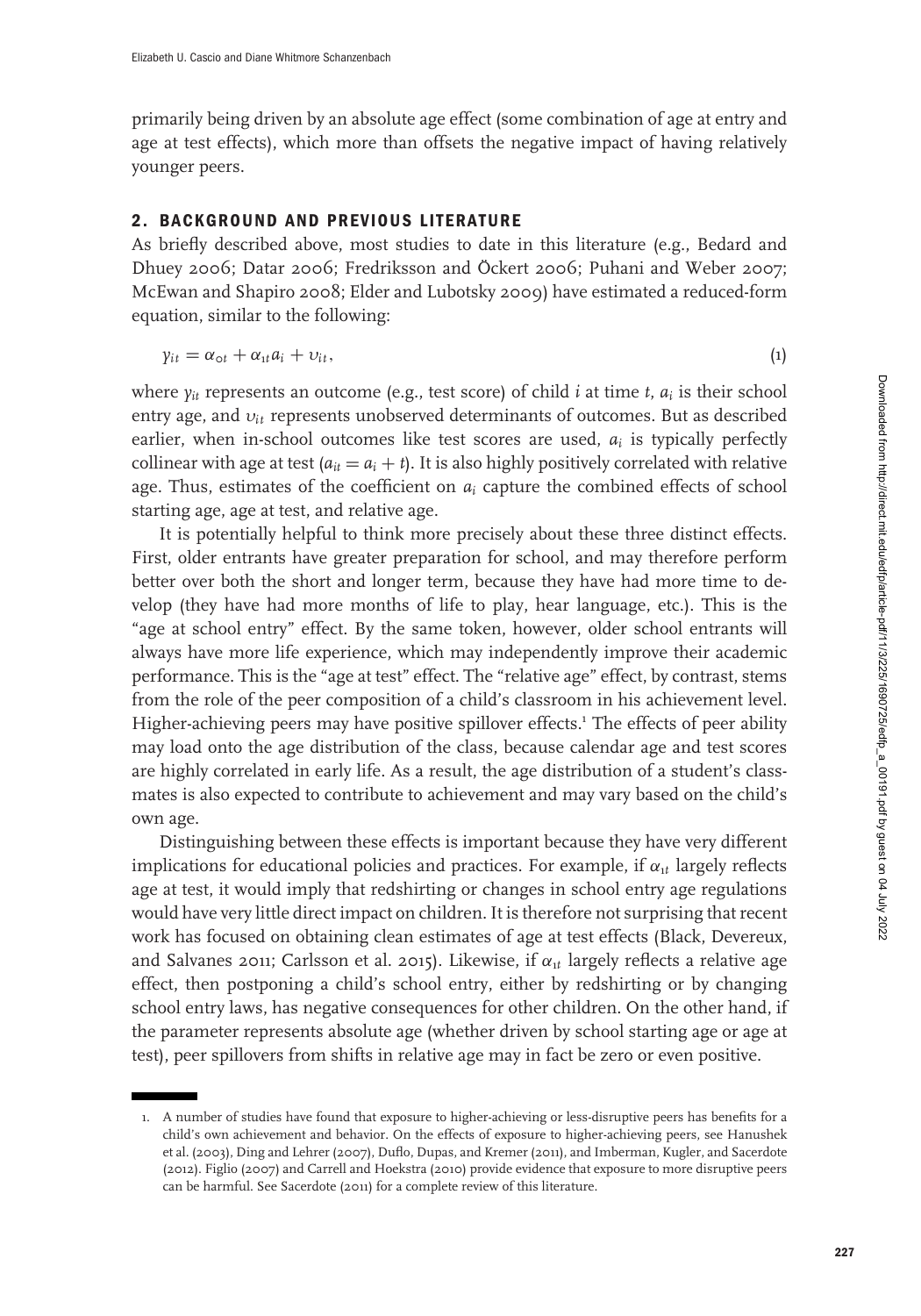The model of interest is therefore the following:

$$
\gamma_{it} = \beta_{\text{ot}} + \beta_{it} a_i + \beta_{i't} a_{it} + \beta_{2t} f(a_i, \mathbf{A}_{-i}) + \varepsilon_{it}, \tag{2}
$$

where the function  $f(.,.)$  represents relative age at the start of school, taking as arguments own school starting age *ai* and the vector of school starting ages of child *i*'s peers,  $\mathbf{A}_{-i}$ . Model 2 thus distinguishes between the school entry age effect ( $\beta_{1i}$ ), the age at test effect  $(\beta_{1/t})$ , and the relative age effect  $(\beta_{2t})$ , which is a function of a child's own age and the ages of his classmates. In this paper, as in most in this literature, *ai* is perfectly correlated with  $a_{it}$  (that is,  $a_{it} = a_i + t$ ). We therefore refer to the combined effect of entry age and age at test  $(\beta_{1t} + \beta_{1't})$  as the "absolute age" effect.  $\varepsilon_{it}$  represents unobserved determinants of outcomes.

In this application, we specify relative age as the difference in age (in fractions of a year) between a child and the average of her classmates. That is,  $f(a_i, A_{-i}) = a_i - \overline{a}_{-i}$ , where *a*−*<sup>i</sup>* represents the average age of student *i*'s classmates at the start of school. Thus, we assume that relative age is linear, continuous, increasing in own age, and decreasing in the average age of kindergarten classmates. This specification captures the zero-sum implications of manipulating relative age: In order for a given student to become relatively old, another student must become relatively young. Relative age, so defined, thus has implications for the distribution of achievement across students, but not its level. A key advantage of our data is that classmate age *a*−*i*is randomly assigned within school, so our thought experiment compares two students of the same age who by random chance fall into different spots in the classroom relative age distribution.

With regard to previous literature, our approach is similar to that of Elder and Lubotsky (2009), who first pointed out the subtlety of interpreting the reduced-form parameter on age in model 1. Like us, Elder and Lubotsky (2009) separately estimate the effects of absolute age and relative age on end-of-year test scores and several other outcomes. Unlike us, however, they define relative age as the difference between a student's age and the average age of her schoolmates and use data from a sample, rather than the entire population of students within a school.<sup>2</sup>

Perhaps more significantly, there is an important (and somewhat nuanced) difference in the variation we use to identify the relative age impact, and therefore our results speak to different situations. The variation in peer age used by Elder and Lubotsky (2009) derives primarily from policy differences across states in minimum kindergarten starting ages. As a result, their estimates may in part reflect differences across states in other determinants of the pace of learning for relatively old children, such as the rigor of the kindergarten curriculum. Relatedly, Bedard and Dhuey (2012) estimate separate effects of increases in state-mandated minimum school entry ages for individuals whose ages were likely directly affected, and for individuals who were only affected indirectly (for example, through reductions in relative age) based on quarter of birth. They hesitate to interpret the latter estimates as "relative age" effects, however,

<sup>2.</sup> In an attempt to reconcile our estimates with theirs, as well as to provide insight into causal mechanisms, we also considered models where relative age was defined in relation to other children in the entire entry cohort of a child's elementary school, and not just his own classroom. The estimated effect of having older schoolmates was systematically larger than that of having older kindergarten classmates, but it was impossible for us to rule out that the effects of older peers in kindergarten classrooms drive the effects of older peers at the school level. However, these estimates are not identified using experimental variation, so should be viewed with caution.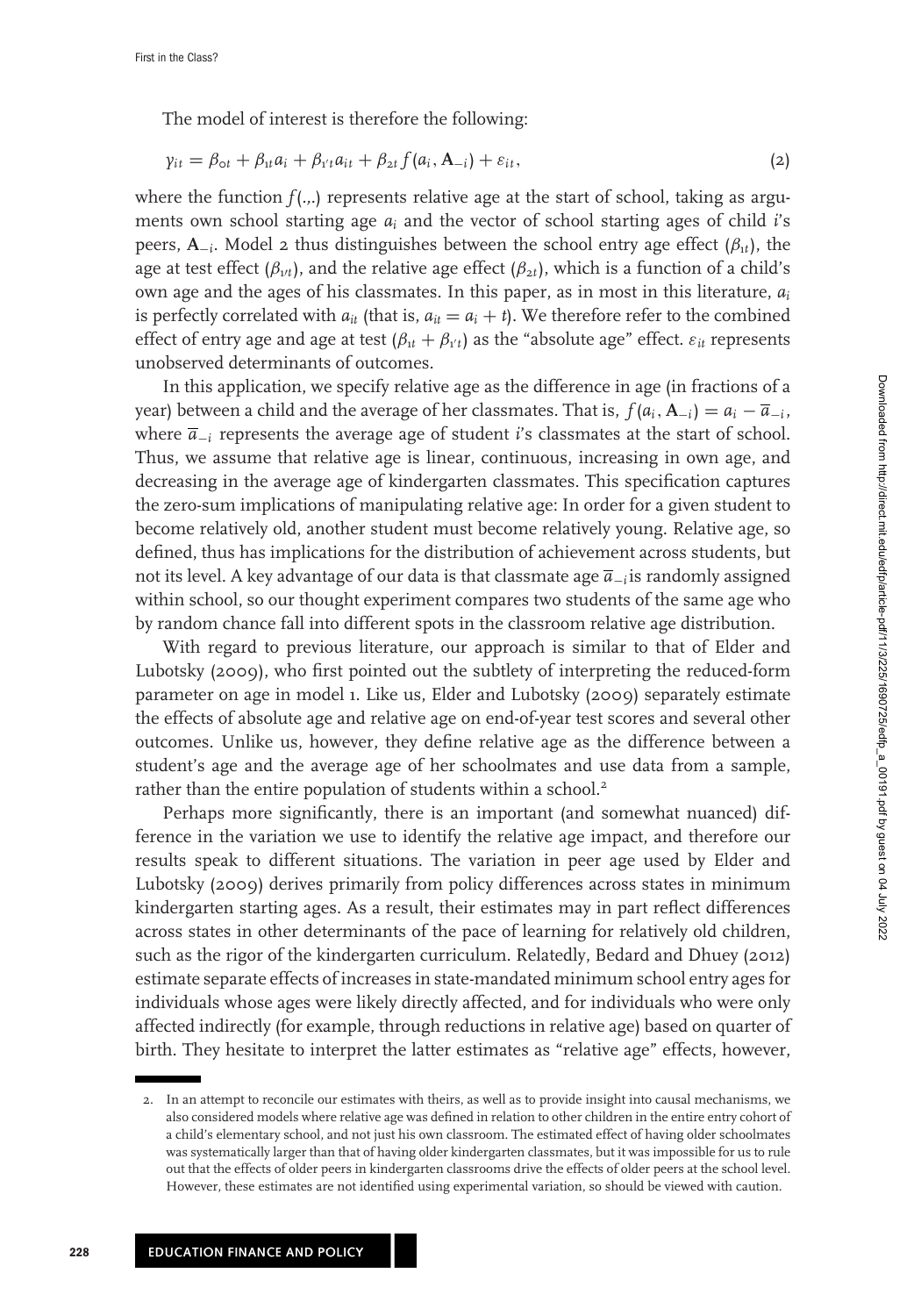because the educational experience of the entire cohort might have been changed by the policy shift. By contrast, the identifying variation in relative age in the current paper is from random differences in classroom age distributions. Our estimates thus hold constant the kindergarten curriculum and other factors: Not only do we compare children of different relative ages within the same state at a given point in time, but also within the same school.

To be sure, the parameters estimated by Elder and Lubotsky (2009) and Bedard and Dhuey (2012) are important, particularly for policy makers considering changing regulations governing age at school entry. Our approach, however, produces estimates that are more relevant for parents deciding whether to redshirt their child, and also for parents who are concerned about whether the redshirting behavior of others may harm their own child. Our results are broadly consistent with Elder and Lubotsky's, in that both papers find the absolute age effect for test scores is strongly positive, whereas being relatively old actually lowers test scores in the early grades. Some of our results conflict, however, possibly because of the difference in the type of variation used to identify the estimates. In particular, Elder and Lubotsky find relative age effects dissipate as a child advances through school, whereas we do not find this pattern.

# **3. EMPIRICAL STRATEGY**

Our primary estimates are based on the following model:

$$
\gamma_{itk} = \gamma_{\text{ot}} + \gamma_{\text{t}} a_i + \gamma_{\text{2}t} (a_i - \overline{a}_{-ik}) + X'_{ik} \delta_t + \varepsilon_{itk}, \qquad (3)
$$

where  $y_{ik}$  represents the outcome of individual *i* in year *t* who was randomly assigned to classroom *k* in kindergarten, *ai* is his age at the start of kindergarten (perfectly correlated with age at test), and  $a_i - \overline{a}_{-ik}$  is his relative age, where  $\overline{a}_{-ik}$  represents the average age of his kindergarten classmates.  $x_{ik}$  is a vector of controls, including fixed (predetermined) characteristics of the individual, other (predetermined) characteristics of his kindergarten classmates, characteristics of his teacher, and class size. The control vector also includes indicators for school attended in kindergarten, since kindergarten classrooms were randomly assigned within schools. ε*itk* denotes unobserved determinants of outcomes. The coefficients of interest in model 3 are the absolute age effect,  $\gamma_{1t}$ , and the relative age effect,  $\gamma_{2t}$ .

Two identification problems arise when estimating model 3. First, the coefficient on relative age may be biased, because children may be endogenously sorted across kindergarten classrooms on the basis of the ages of other children. We address this by using a dataset in which students were randomly assigned to classrooms, thus making peer average age randomly assigned. In the following we validate the random assignment assumption by showing that relative age is not systematically related to observables.

The second identification problem stems from endogeneity in a child's observed age in the kindergarten year. Some variation in age is due to differences in month of birth relative to the school entry cutoff. For example, in Tennessee at the time of Project STAR, a child was meant to be age five by 30 September in the year they enroll in kindergarten. Because we observe one cohort of students who entered school in September 1985, this implies that if everyone complied with the school entry rule, we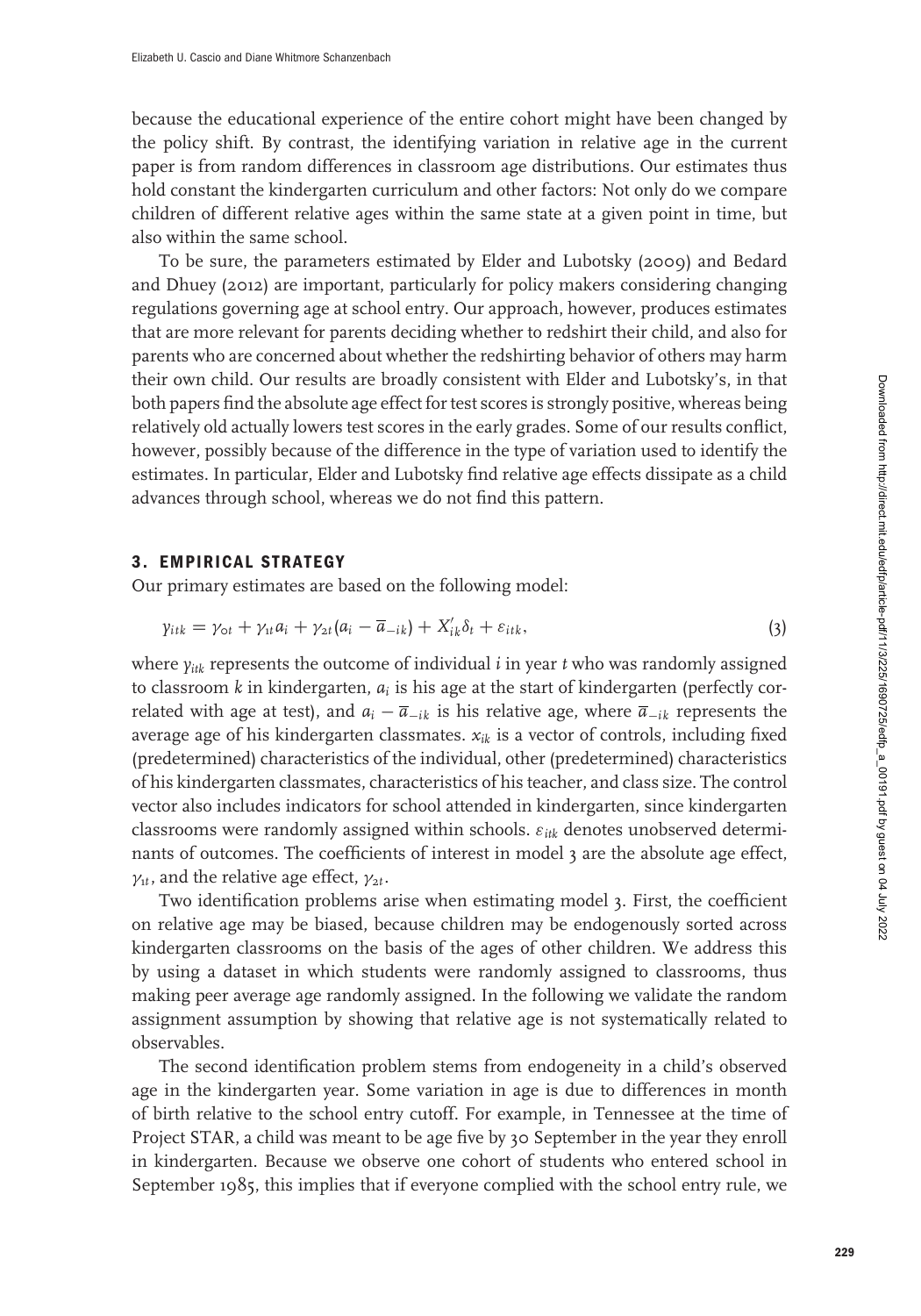would only observe students who were born between 1 October 1979 and 30 September 1980. Among children who comply with this requirement, a child born on 1 October would be three months older than a child born on 1 January. We seek to identify the absolute age effect from this type of variation. Not all families comply with the entry age rule, however, and we observe children who are born either before or after the expected range of birthdates. Students who are older than expected were likely retained in kindergarten or redshirted, and students who are younger than expected were likely enrolled early. Kindergartners with an age not as expected may differ in unobservable ways from on-time kindergartners. In particular, children who are a year older because they delayed entry or were retained are likely negatively selected, imparting a downward bias on ordinary least squares (OLS) estimates of both absolute age and relative age effects.

To isolate differences in age that arise only from differences in birth month relative to the entry cutoff, we adopt the same empirical approach as previous researchers and construct an instrument for *ai* (and for the *ai* component of relative age) using information on a child's birthday and Tennessee's cutoff birthdate for starting kindergarten.<sup>3</sup> The instrument, "expected" age at the start of kindergarten (*eai*), uses variation in the month and day, but not the year, of kindergartners' birthdays. Expected age is highly predictive of actual age, as shown in figure 1. The solid line in figure 1 illustrates the relationship between birthday and *eai*, under the assumption that the school year begins 1 September. The figure shows clearly that actual age on 1 September 1985 (daily averages of which are represented by the hollow circles) is strongly but not perfectly related to *eai*. In particular, actual age in fourth-quarter birthdays is sometimes below the predicted age, suggesting that some parents pushed their child forward to start school early. In the first through third quarters, average actual age is a little higher than predicted age, suggesting that some of these children were retained or redshirted.

Our preferred estimates are those that use expected age as an instrument for absolute age. Two-stage least squares (TSLS) estimates of  $\gamma_{tt}$  will be consistent if  $ea_i$ is uncorrelated with unobserved determinants of achievement.4 Although we cannot test this assumption directly, we show in the following that expected age at the start of kindergarten generally does not predict observed characteristics of a child that are correlated with academic performance. These estimates capture local average treatment effects for compliers—children who enter kindergarten on time.

When it comes to estimating relative age effects, one could make a case for wanting to estimate those based on either the distribution of actual age or the distribution of expected age of a child's classmates. Because of random assignment to classes, both measures are uncorrelated with own age and with the error term in model 3. When we use the distribution of actual age of a student's classmates, some of the older

<sup>3.</sup> See, for example, Bedard and Dhuey (2006) and Elder and Lubotsky (2009), among others. A similar approach can be used to construct an instrument for years of completed schooling in models of youth test scores (e.g., Gormley and Gayer 2005; Cascio and Lewis 2006) and of adult outcomes (e.g., Dobkin and Ferreira 2010; McCrary and Royer 2011).

<sup>4.</sup> A sufficient condition for this assumption to be satisfied is that birthday is randomly assigned, but it is possible to identify  $\gamma_{1t}$  under weaker assumptions, for example, under the assumption that expected school-entry age is randomly assigned conditional on some flexible function of birthday that is smooth through the cutoff date. We have estimated a regression-discontinuity model like this as a robustness check and found similar results to those reported below (results available on request).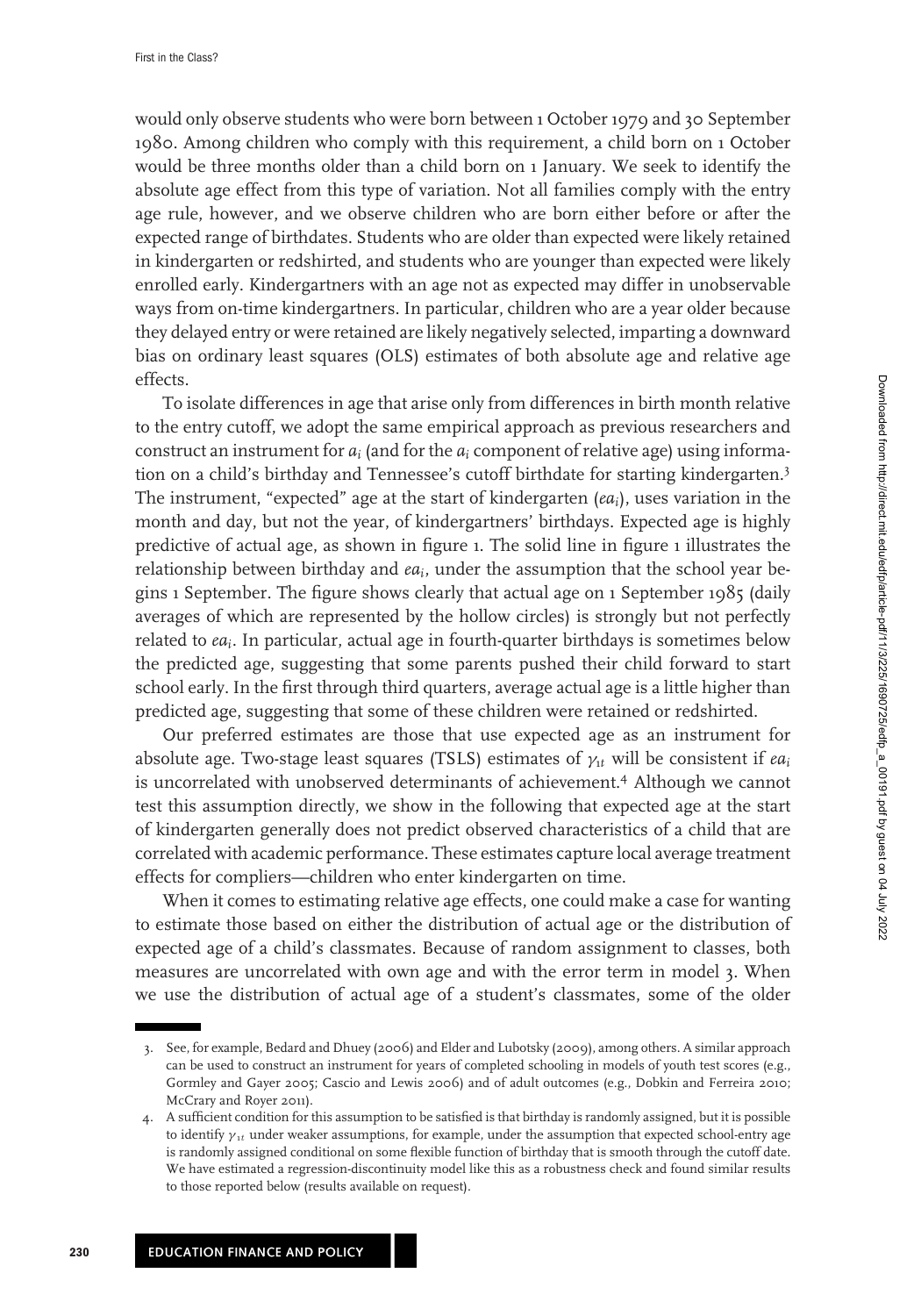

*Notes:* The darkened circles represent the age at which Project STAR participants born on each day of the calendar year would have been expected to enter kindergarten (assuming the school year starts 1 September), given Tennessee's regulation that entering kindergartners must be age five by 30 September. The hollow circles represent the average actual age of Project STAR participants on 1 September 1985, separately by birthday.

Figure 1. Expected and Actual Kindergarten Entry Age by Birthday: Project STAR Kindergarten Cohort.

kindergarten classmates will have lower than average ability for their age because they were held back by their parents or teachers on the basis of their perceived school readiness. Conversely, some younger kindergarten classmates will on average be relatively high ability for their age, signaled by the fact that they started school early. For us, this is the preferred estimate because it reflects actual variation in relative age from all sources, including academic redshirting. When we instead instrument for relative age using classmates' average *expected* age, we isolate a relative age effect that abstracts from the fact that some of the observed older students have been redshirted or retained. This parameter is more comparable to that which has been estimated in the prior literature (e.g., Elder and Lubotsky 2009; Bedard and Dhuey 2012). Both sets of estimates are therefore interesting, and so we present both in table 5, our main results table.

### **4. DATA**

### **Sample and Summary Statistics**

Project STAR was an experiment designed to study the effects of class size on student achievement. In the fall of 1985, kindergarten students and teachers in 79 Tennessee schools were randomly assigned to three different class types: (1) small (with target enrollment of 13-17 students), (2) regular (with target enrollment of 22-25 students), and  $(3)$  regular with a full-time teacher's aide.<sup>5</sup> This cohort was to have maintained its

<sup>5.</sup> Children entering the experiment in grades 1 through 3, either by moving into the school or having been retained in grade the previous year, were also added to existing classes through random assignment. Each of the 79 schools had enrollment sufficient to accommodate at least one class of each type and were thus slightly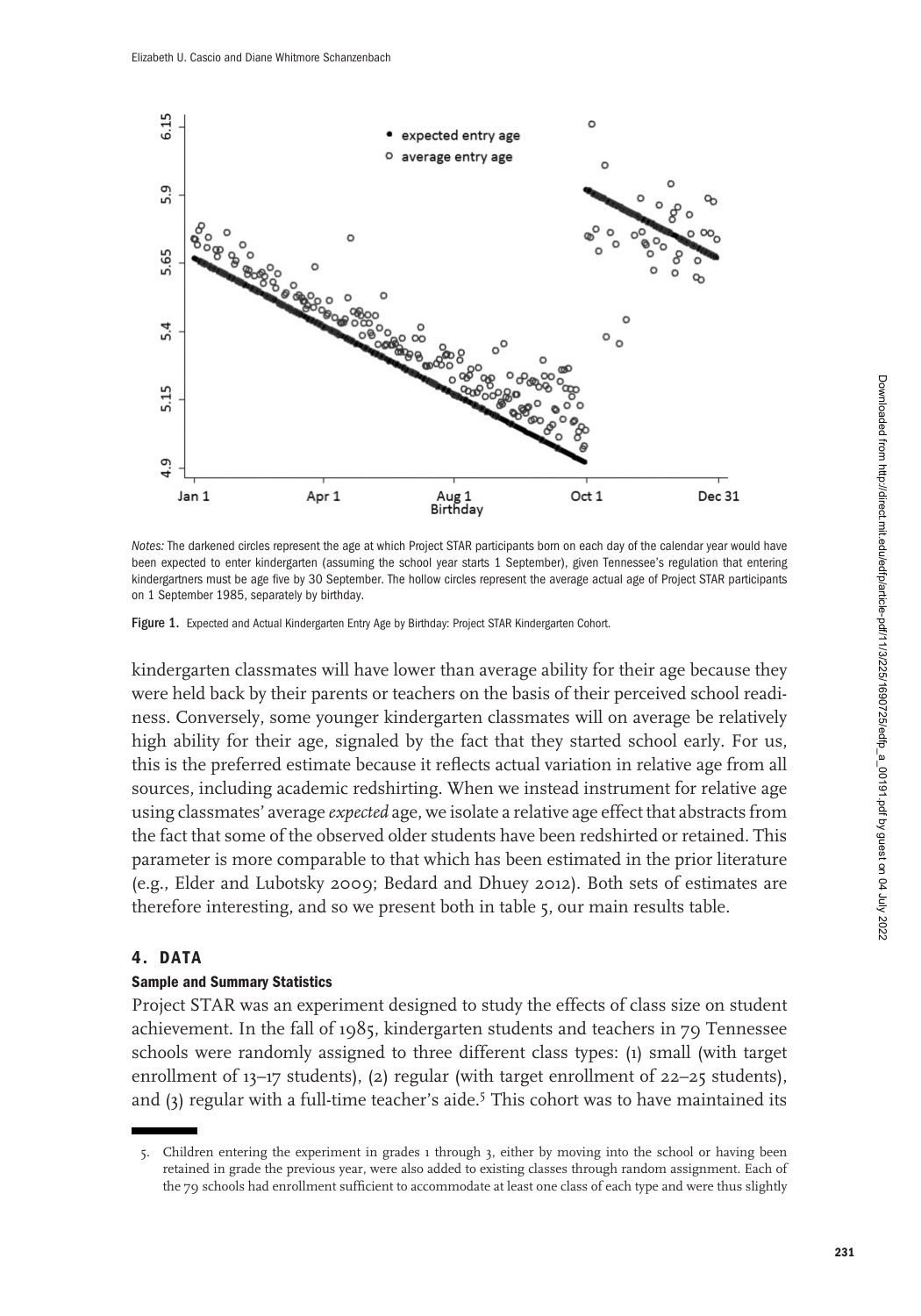class type through third grade, after which all participants were returned to regularsized classes. Random assignment of children to class types took place within schools. Our analysis exploits the fact that most, if not all, Project STAR participants would have been randomly assigned to classrooms, not just class types, as a result of the experimental design. $6,7$ 

We restrict our estimation sample to participants for whom each of the available background characteristics (birthday, race, gender, free lunch status in kindergarten) and kindergarten teacher characteristics (experience, education, and race) is observed.<sup>8</sup> To construct average age and other characteristics of kindergarten classmates, however, we use all available data on the Project STAR kindergarten cohort, not just those individuals with nonmissing outcomes data.

Table 1 gives summary statistics on these students and their teachers in our estimation sample. Consider first the statistics on age, given in panel A. As has been found in nationally representative data, children in our sample tend to be slightly older at the start of kindergarten than expected (5.43 years old versus 5.38 years old). Approximately 6 percent of students are older than expected at the start of kindergarten, due to either retention or delay, and 1.3 percent are younger than expected.9 The standard deviation of relative age exceeds that of age and implies a standard deviation in the average age of a child's kindergarten classmates of about 1.11 months. The within-school variation in kindergarten classmate average age that we use for identification is of similar magnitude.

The Project STAR sample is not nationally representative. As shown in panel B, nearly half of Project STAR participants received free or reduced-price lunch in kindergarten, and 33 percent were black. By comparison, only 15.4 percent of five-year-olds in the United States were black in fall 1985.<sup>10</sup> About 17 percent of kindergarten teachers were black, 35 percent had master's degrees, and 10 percent had fewer than two years of experience (panel D). Students were roughly equally divided across class size types (panel E).

larger than the state average. To ensure sufficiently large samples of poor and minority children, Project STAR schools were also disproportionately drawn from inner cities. A comparison of Project STAR schools to other Tennessee schools is provided in Schanzenbach (2007).

<sup>6.</sup> One reason to focus on kindergarten classmates is that nonrandom transitions across class types (and classrooms) became more problematic over time. Using administrative data for 18 Project STAR schools, Krueger (1999) found that only five of 1,581 participants did not attend their initially assigned class type in kindergarten. As the experiment continued, however, 10 percent of students made transitions across class types. Anecdotally, these class switches were largely the result of student misbehavior, which might plausibly be related to age at school entry or relative age.

<sup>7.</sup> We are not the first to exploit the random assignment of children and teachers to classes in Project STAR to gain insights into the education production function (Dee 2004; Dee and Keys 2004; Whitmore 2005; Schanzenbach 2006; Chetty et al. 2011). Others have also exploited the random assignment of students and teachers to classes of different sizes to estimate peer effects (Boozer and Cacciola 2001; Graham 2008).

<sup>8.</sup> This results in our dropping only 75 observations. The observations dropped are not significantly predicted, individually or jointly, by the instrumental variables for age and average age of peers.

<sup>9.</sup> We cannot distinguish retention from delay in our data. Note the percent of children older than predicted in kindergarten in Project STAR is very similar to that observed in more recent cohorts of kindergartners (Bassok and Reardon 2013). Nevertheless, it is lower than the fraction of children retrospectively reported by parents to have delayed school entry from the 1970s to the 1990s (West, Meek, and Hurst 2000; Lincove and Painter 2006).

<sup>1</sup>0. These are authors' calculations from the 1985 October CPS School Enrollment Supplement.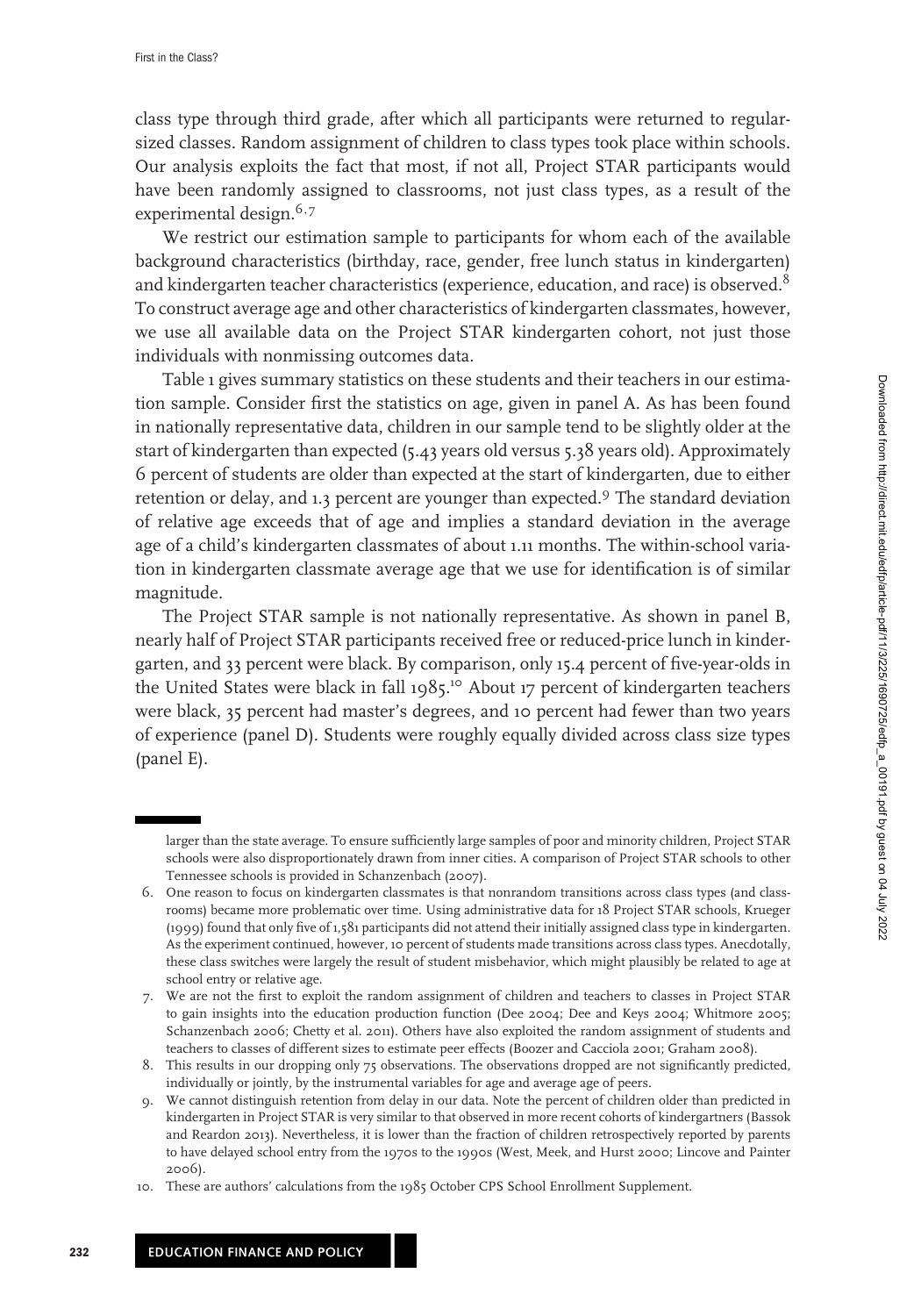#### Table 1. Descriptive Statistics for Project STAR Kindergarten Cohort

|                                                            | Mean<br>(1) | <b>Standard</b><br><b>Deviation</b><br>(2) | Ν<br>(3) |
|------------------------------------------------------------|-------------|--------------------------------------------|----------|
| Panel A: Age variables                                     |             |                                            |          |
| Expected age at the start of kindergarten                  | 5.38        | 0.28                                       | 6248     |
| Age at the start of kindergarten                           | 5.43        | 0.35                                       | 6248     |
| Above expected age at the start of kindergarten            | 0.059       |                                            | 6248     |
| Below expected age at the start of kindergarten            | 0.013       | $\overline{a}$                             | 6248     |
| Relative age: age – average age of peers                   | 0.000       | 0.35                                       | 6248     |
| Relative age: expected age - average age of peers          | $-0.051$    | 0.29                                       | 6248     |
| Relative age: expected age - average expected age of peers | 0.00        | 0.28                                       | 6248     |
| Panel B: Demographic/socioeconomic variables               |             |                                            |          |
| Female                                                     | 0.49        | ÷                                          | 6248     |
| <b>Black</b>                                               | 0.33        | $\overline{\phantom{0}}$                   | 6248     |
| Free/reduced-price lunch (in kindergarten)                 | 0.49        |                                            | 6248     |
| Panel C: Other characteristics of kindergarten classmates  |             |                                            |          |
| Fraction female                                            | 0.49        | 0.12                                       | 6248     |
| Fraction black                                             | 0.33        | 0.41                                       | 6248     |
| Fraction free/reduced-price lunch (in K)                   | 0.49        | 0.28                                       | 6248     |
| Panel D: Kindergarten teacher characteristics              |             |                                            |          |
| <b>Black</b>                                               | 0.17        |                                            | 6248     |
| Has MA                                                     | 0.35        |                                            | 6248     |
| Has $<$ 2 years of experience                              | 0.10        |                                            | 6248     |
| Panel E: Kindergarten class characteristics                |             |                                            |          |
| Small                                                      | 0.30        |                                            | 6248     |
| Regular with side                                          | 0.35        |                                            | 6248     |
| Panel F: Outcome variables                                 |             |                                            |          |
| Standardized test score, end of kindergarten               | 0.00        | 1.00                                       | 5719     |
| Standardized test score, 8 years later                     | 0.12        | 0.99                                       | 4436     |
| Ever retained, 8 years later                               | 0.25        |                                            | 4508     |
| <b>Took ACT/SAT</b>                                        | 0.47        | $\overline{a}$                             | 6248     |

*Notes:* Sample includes individuals with nonmissing demographic/socioeconomic variables, kindergarten classmate characteristics, kindergarten teacher characteristics, and kindergarten class characteristics. See text for more details.

Our main outcomes come from tests administered to STAR participants through the end of high school. In the spring of kindergarten, STAR participants were administered the Stanford Achievement Test. For participants still attending public school in Tennessee, we have scores on the Comprehensive Test of Basic Skills in grades 5 through 8, regardless of year attended.<sup>11</sup> Both tests are multiple-choice standardized tests with reading and math components. We average the reading and math scale scores on each test, then standardize this average to have a mean of zero and a standard deviation of one using data on all STAR participants with nonmissing test scores in a given year. Thus, coefficient estimates in the test-score models are in standard deviation units. Table 1, panel F, shows that the kindergartners in our sample scored on average

<sup>11</sup>. This is true as long as a child attended grades 5 through 8 at some point between 1990–91 and 1996–97. Test scores were also collected in 1989–90, but are not available for a large, nonrandom subset of children who attended school in Memphis because the tests were not universally given there in that year.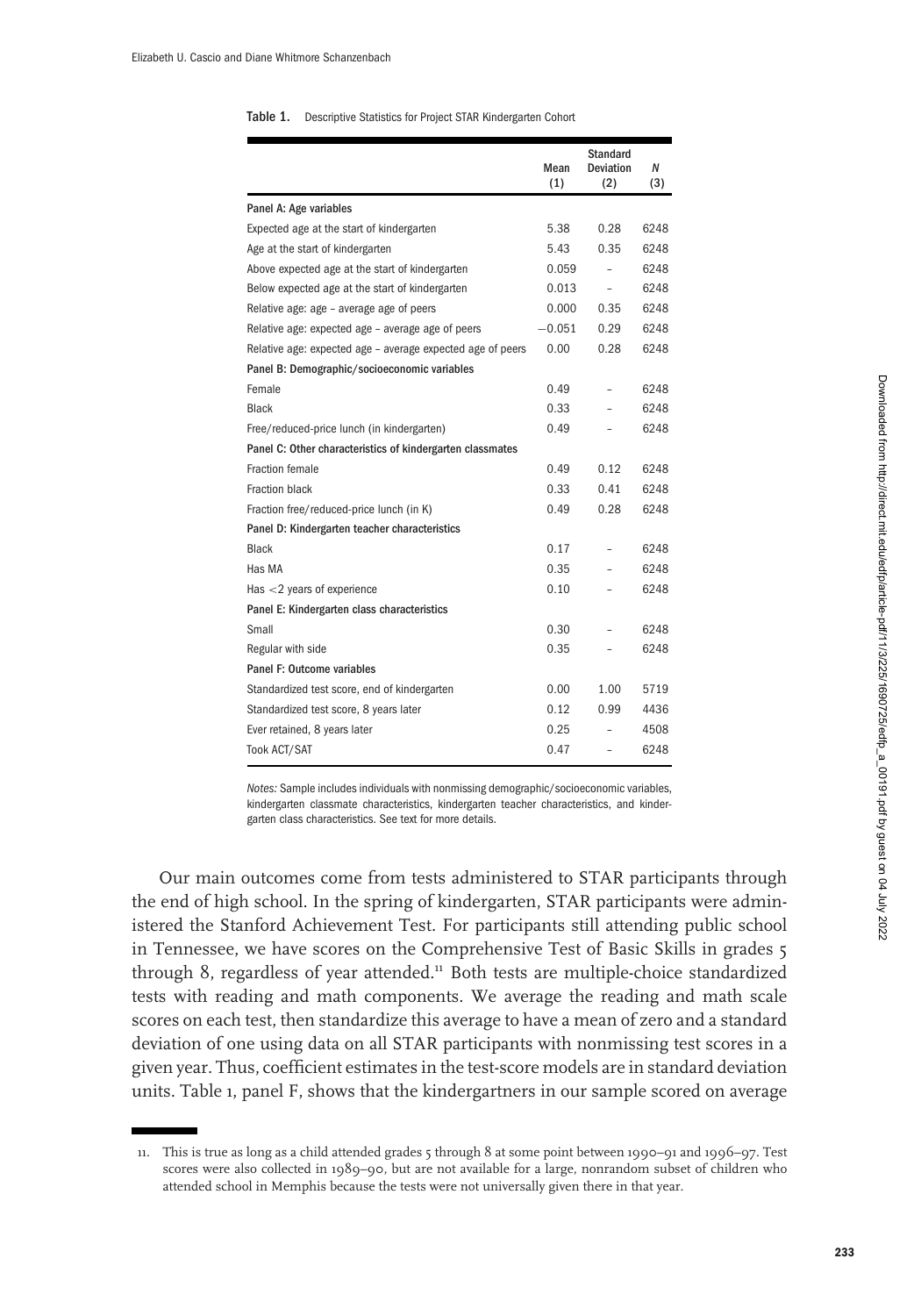0.12 standard deviation above the mean in spring 1994, when they would have been in eighth grade with normal school progression. Kindergarten attendees may have been slightly positively selected because it was not mandatory for the STAR cohort to go to kindergarten.

Our analysis focuses on test scores at the end of kindergarten (in spring 1986) and in spring 1994, when STAR participants progressing through school normally would have been completing eighth grade.<sup>12</sup> We focus on the spring 1994 scores because many existing studies have considered the relationship between age and test scores in eighth grade. We present estimates for the year that the cohort was expected to be in eighth grade instead of eighth-grade test scores because our sample includes individuals in the same school-entry cohort, and we wish to have our estimates be consistently interpretable across tests taken at different points in time. Because either one of the treatment variables may have affected grade progression, we also estimate separate models for whether a child was enrolled below eighth grade when tested in spring 1994. By this measure, one quarter of students tested are categorized as having been retained (panel F).

Our final outcome measure is an indicator for whether a respondent took the ACT or SAT college-entrance exam. Researchers gathered college-entry test information on STAR participants from graduating classes through 1999 (i.e., for students who graduated early, on-time, or no later than one year behind "normal" grade progression) from all high schools in the United States.<sup>1</sup><sup>3</sup> Perhaps not surprisingly, individuals in our sample are less likely to have taken the ACT or SAT (47 percent) than individuals in the United States overall (table 1, panel F).<sup>14</sup>

#### **Is the Variation in the Instruments Exogenous?**

Before turning to the estimates, it is useful to provide evidence that our instruments for absolute and relative age are unrelated to unobserved determinants of test scores, a necessary assumption for identification. To this end, the first three columns of table 2 give the coefficients on absolute age and relative age,  $ea_i$  and  $ea_i - \overline{a}_{-ik}$ , along with their joint significance, in models where observed characteristics are the dependent variables. Columns 4 through 6 do the same, but replacing the measurement of relative age with the predicted relative age alternative, *eai* − *ea*−*ik*. In table 3, we present the results from similar exercises where the dependent variables are instead indicators for whether key outcomes are observed.<sup>15</sup> The underlying regressions also include school fixed effects, because random assignment of children to class types took place within

<sup>1</sup>2. Scores on the Stanford Achievement Test (SAT) are also available for STAR participants in grades 1 through 3 who did not leave a STAR school or repeat or skip a grade during the experiment. While we do present estimates for these grade levels (figures 2 and 3), we do so with some caution because our instrumental variables are related to attrition during the experiment, most likely due to impacts on grade repetition (see below). In an attempt to address selective attrition from the sample in these grades, we impute test scores in grades 1 through 3 with a child's place in the test score distribution (*z*-score) in kindergarten.

<sup>1</sup>3. See Krueger and Whitmore (2001) for more information about how the Comprehensive Test of Basic Skills and college entrance exam data were collected. Observation of other outcomes, like high school grades, is selected on our instruments.

<sup>1</sup>4. For example, using the National Education Longitudinal Study, Bedard and Dhuey (2006) report an ACT/SAT test-taking rate of 60 percent.

<sup>1</sup>5. We assume that ACT or SAT test-taking is observed for all Project STAR participants.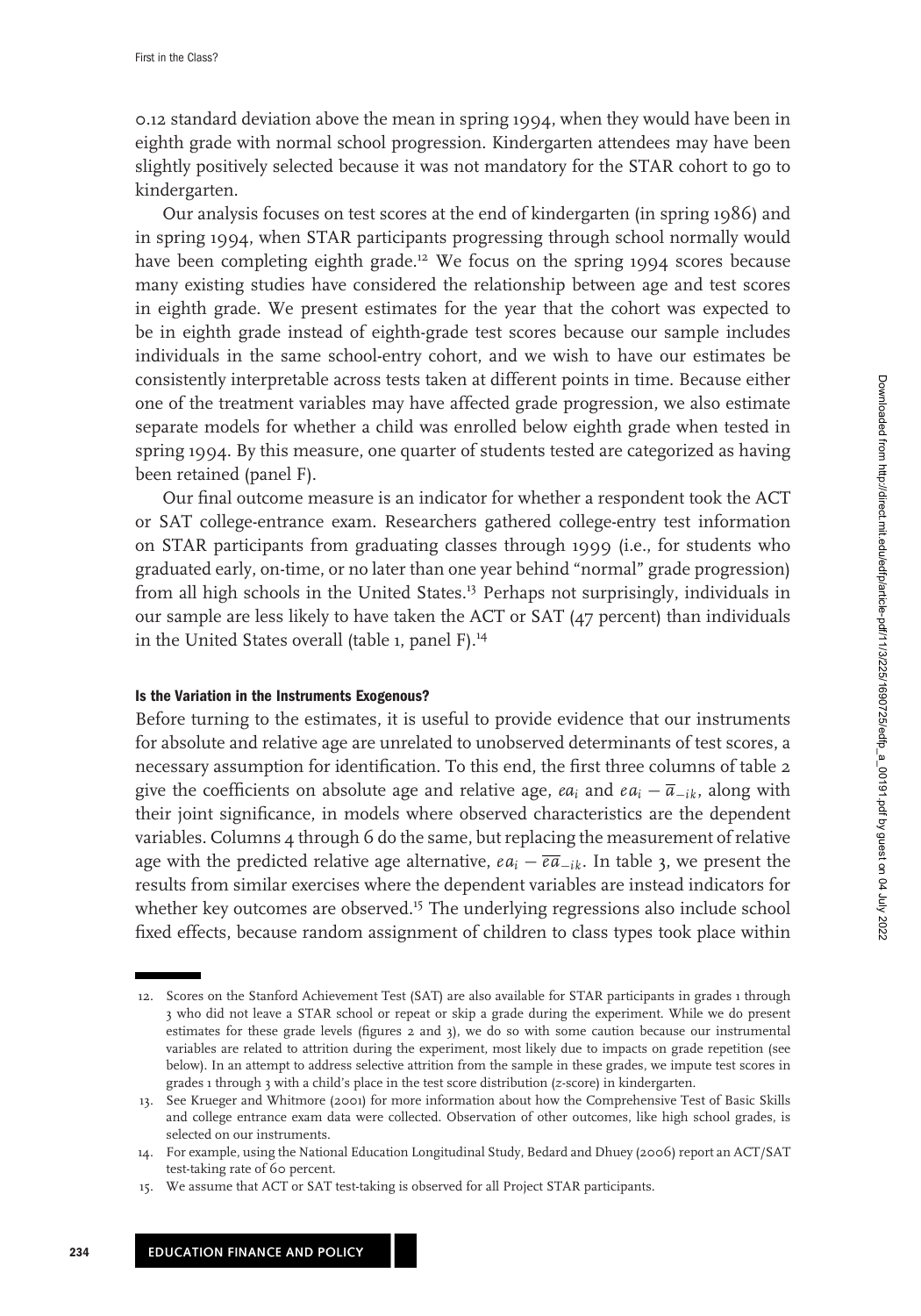#### Table 2. Predictive Power of Instrumental Variables for Background Characteristics

|                                          | Coefficient (standard error):              |                                                                                           |                                                  | Coefficient (standard error):                     |                                                                                                    |                                      |  |
|------------------------------------------|--------------------------------------------|-------------------------------------------------------------------------------------------|--------------------------------------------------|---------------------------------------------------|----------------------------------------------------------------------------------------------------|--------------------------------------|--|
| Dependent variable                       | Expected<br>Age At<br>Start<br>of K<br>(1) | <b>Expected Age</b><br>at Start of<br>K - Average<br>Age of K<br><b>Classmates</b><br>(2) | $p$ on<br>Joint<br>Significance<br>(3)           | Expected<br>Age at<br><b>Start</b><br>of K<br>(4) | <b>Expected Age</b><br>at Start of<br>K - Expected<br>Average Age of<br><b>K Classmates</b><br>(5) | p on<br>Joint<br>Significance<br>(6) |  |
|                                          | Demographic/Socioeconomic Variables        |                                                                                           |                                                  |                                                   |                                                                                                    |                                      |  |
| Female                                   | 0.069<br>(0.084)                           | $-0.055$<br>(0.081)                                                                       | 0.653                                            | 0.001<br>(0.096)                                  | 0.013<br>(0.095)                                                                                   | 0.826                                |  |
| <b>Black</b>                             | 0.000<br>(0.038)                           | 0.006<br>(0.036)                                                                          | 0.809                                            | 0.026<br>(0.042)                                  | $-0.019$<br>(0.041)                                                                                | 0.732                                |  |
| Free/reduced-price lunch (in K)          | $-0.101$<br>(0.074)                        | 0.048<br>(0.072)                                                                          | 0.018                                            | $-0.131$<br>(0.096)                               | 0.077<br>(0.092)                                                                                   | 0.018                                |  |
|                                          |                                            |                                                                                           | Other Characteristics of Kindergarten Classmates |                                                   |                                                                                                    |                                      |  |
| <b>Fraction female</b>                   | $-0.078$<br>(0.082)                        | 0.076<br>(0.079)                                                                          | 0.602                                            | $-0.026$<br>(0.096)                               | 0.024<br>(0.091)                                                                                   | 0.878                                |  |
| Fraction black                           | $-0.011$<br>(0.035)                        | 0.012<br>(0.033)                                                                          | 0.666                                            | 0.021<br>(0.042)                                  | $-0.020$<br>(0.040)                                                                                | 0.885                                |  |
| Fraction free/reduced-price lunch (in K) | 0.032<br>(0.072)                           | $-0.034$<br>(0.069)                                                                       | 0.428                                            | $-0.131$<br>(0.095)                               | 0.127<br>(0.091)                                                                                   | 0.028                                |  |
|                                          |                                            |                                                                                           | Kindergarten Teacher Characteristics             |                                                   |                                                                                                    |                                      |  |
| <b>Black</b>                             | $-0.217$<br>(0.169)                        | 0.201<br>(0.162)                                                                          | 0.279                                            | $-0.334$<br>(0.232)                               | 0.315<br>(0.220)                                                                                   | 0.096                                |  |
| Has MA                                   | $-0.514*$<br>(0.289)                       | $0.498*$<br>(0.277)                                                                       | 0.180                                            | $-0.319$<br>(0.371)                               | 0.303<br>(0.352)                                                                                   | 0.616                                |  |
| Has $<$ 2 years of experience            | $-0.045$<br>(0.220)                        | 0.042<br>(0.210)                                                                          | 0.974                                            | $-0.050$<br>(0.288)                               | 0.047<br>(0.274)                                                                                   | 0.781                                |  |
|                                          |                                            |                                                                                           | Kindergarten Class Characteristics               |                                                   |                                                                                                    |                                      |  |
| Small                                    | 0.433<br>(0.360)                           | $-0.404$<br>(0.345)                                                                       | 0.379                                            | 0.594<br>(0.464)                                  | $-0.562$<br>(0.440)                                                                                | 0.226                                |  |
| Regular with aide                        | 0.137<br>(0.387)                           | $-0.128$<br>(0.371)                                                                       | 0.920                                            | 0.136<br>(0.459)                                  | $-0.127$<br>(0.435)                                                                                | 0.296                                |  |

*Notes:* Each row in each of columns (1) to (3) and (4) to (6) represents a different regression. All regressions are based on 6248 observations and include school fixed effects. Standard errors are clustered on kindergarten classroom.

∗Statistical significance at the 10% level.

schools. Standard errors are consistent for heteroskedasticity and correlation of error terms among children in the same kindergarten classroom.

The estimates largely serve to validate our identification strategy and support the assumption that students were randomly assigned to classrooms.<sup>16</sup> As shown in the first three columns of table 2, in only one case are the baseline instruments individually significant predictors of an observable—having a kindergarten teacher with a master's degree (columns 1 and 2)—but these relationships are only marginally statistically

<sup>1</sup>6. The specification checks in Chetty et al. (2011), which include a wider range of background characteristics that are not available to us in this study, also support random assignment to kindergarten classrooms in Project STAR.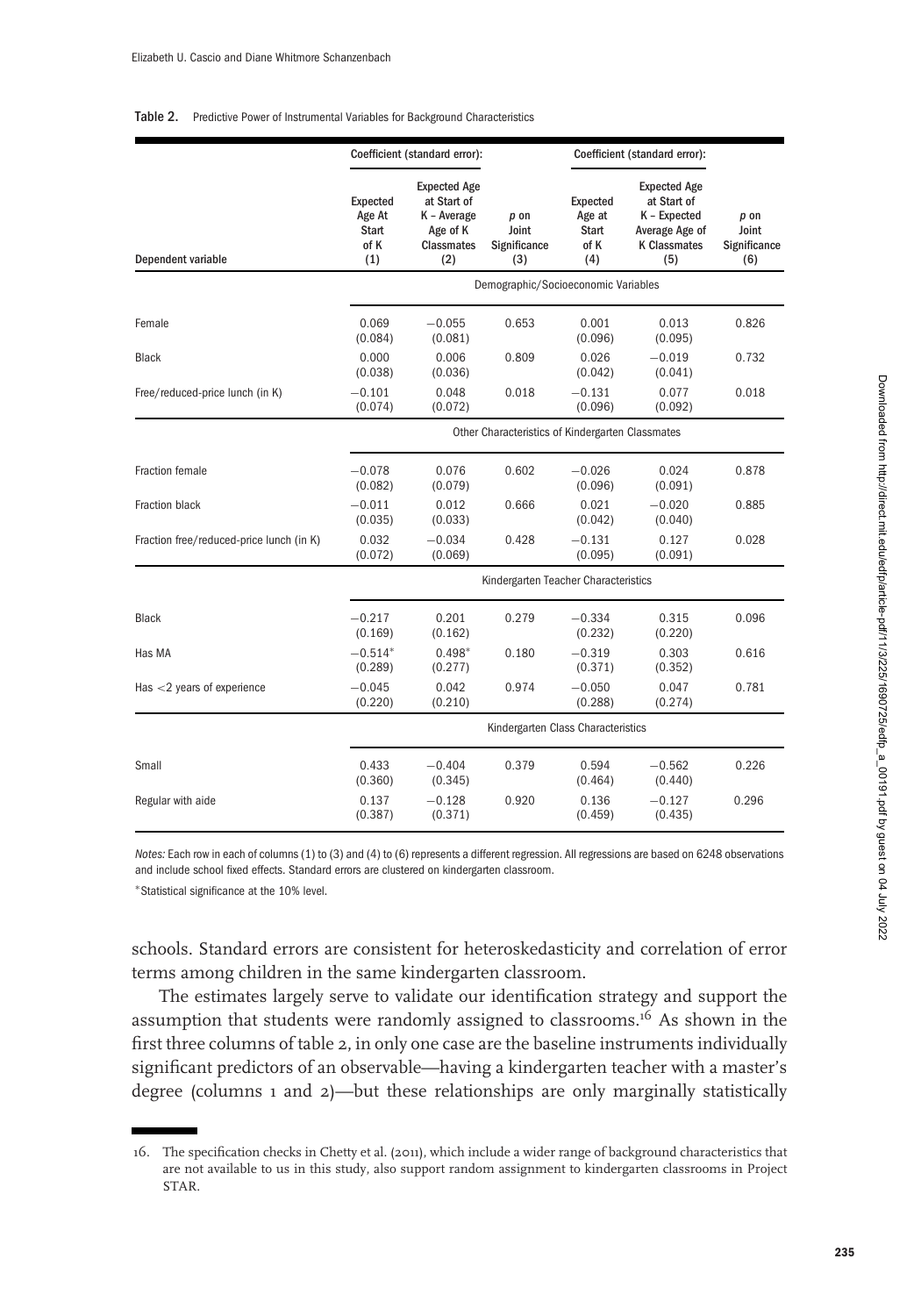|                                                      |                                                   | Coefficient (standard error):                                                      |                                      |                                                   | Coefficient (standard error):                                                                      |                                      |  |  |
|------------------------------------------------------|---------------------------------------------------|------------------------------------------------------------------------------------|--------------------------------------|---------------------------------------------------|----------------------------------------------------------------------------------------------------|--------------------------------------|--|--|
| Dependent variable is<br>$d$ ummv $=$ 1 if observed: | Expected<br>Age At<br><b>Start</b><br>of K<br>(1) | <b>Expected Age</b><br>at Start of<br>K - Average<br>Age of K<br>Classmates<br>(2) | p on<br>Joint<br>Significance<br>(3) | Expected<br>Age at<br><b>Start</b><br>of K<br>(4) | <b>Expected Age</b><br>at Start of<br>K - Expected<br>Average Age of<br><b>K Classmates</b><br>(5) | p on<br>Joint<br>Significance<br>(6) |  |  |
| Standardized test score, end of<br>kindergarten      | $-0.003$<br>(0.052)                               | 0.011<br>(0.049)                                                                   | 0.762                                | 0.083<br>(0.062)                                  | $-0.073$<br>(0.061)                                                                                | 0.376                                |  |  |
| Standardized test score, 8 years later               | 0.045<br>(0.065)                                  | $-0.014$<br>(0.063)                                                                | 0.281                                | $-0.002$<br>(0.076)                               | 0.033<br>(0.075)                                                                                   | 0.293                                |  |  |
| Ever retained, 8 years later                         | 0.041<br>(0.065)                                  | $-0.010$<br>(0.063)                                                                | 0.281                                | 0.012<br>(0.076)                                  | 0.019<br>(0.075)                                                                                   | 0.297                                |  |  |

#### Table 3. Predictive Power of Instrumental Variables for Observation of Dependent Variables

*Notes:* Each row in each of columns (1) to (3) and (4) to (6) represents a different regression. All regressions are based on 6248 observations and include school fixed effects. Standard errors are clustered on kindergarten classroom.

significant, and teacher education is not a strong correlate of academic outcomes in these data. For our preferred set of instruments, the instruments are jointly significant for only one variable—whether a child was eligible for free or reduced-price lunch in kindergarten ( $p = 0.018$ , column 3). Consistent with these findings, including all of these variables as controls has little impact on the TSLS point estimates, as shown subsequently. Table 3 shows that the instruments also do not predict observation of our dependent variables, individually or jointly, using either identification strategy. This suggests observations with missing values of dependent variables are random with respect to the identifying variation in absolute and relative age, and the estimates presented here are not biased by sample selection.

### **5. RESULTS**

### **Conventional Estimates**

To provide a useful benchmark to the prior reduced-form literature, table 4 presents OLS and TSLS estimates of the coefficients on own age from a version of model 3 that omits relative age. The dependent variables include the standardized average of math and reading scores at the end of kindergarten and eight years later, when children progressing through school normally would have been in spring of eighth grade. Both the OLS and TSLS estimates are also plotted in figure 2, along with OLS and TSLS estimates for test scores in the intervening grades.<sup>17</sup> Table  $4$  also includes estimates of age gradients in our proxy for grade retention—whether a respondent is enrolled in a grade lower than expected in 1994—and in taking a college-entrance exam. All specifications include fixed effects for school attended in kindergarten, and estimation accounts for heteroskedasticity and arbitrary correlation of error terms within kindergarten classrooms.

**236**

<sup>1</sup>7. Because relatively young students are more likely to be retained, they are more likely to be missing from the test score data for grades 1 through 3. To address missing data, we carry forward the observed test score (*z*-score) from kindergarten to impute missing scores. Note that we omit grade 4 because of large amounts of (nonrandom) missing data that year.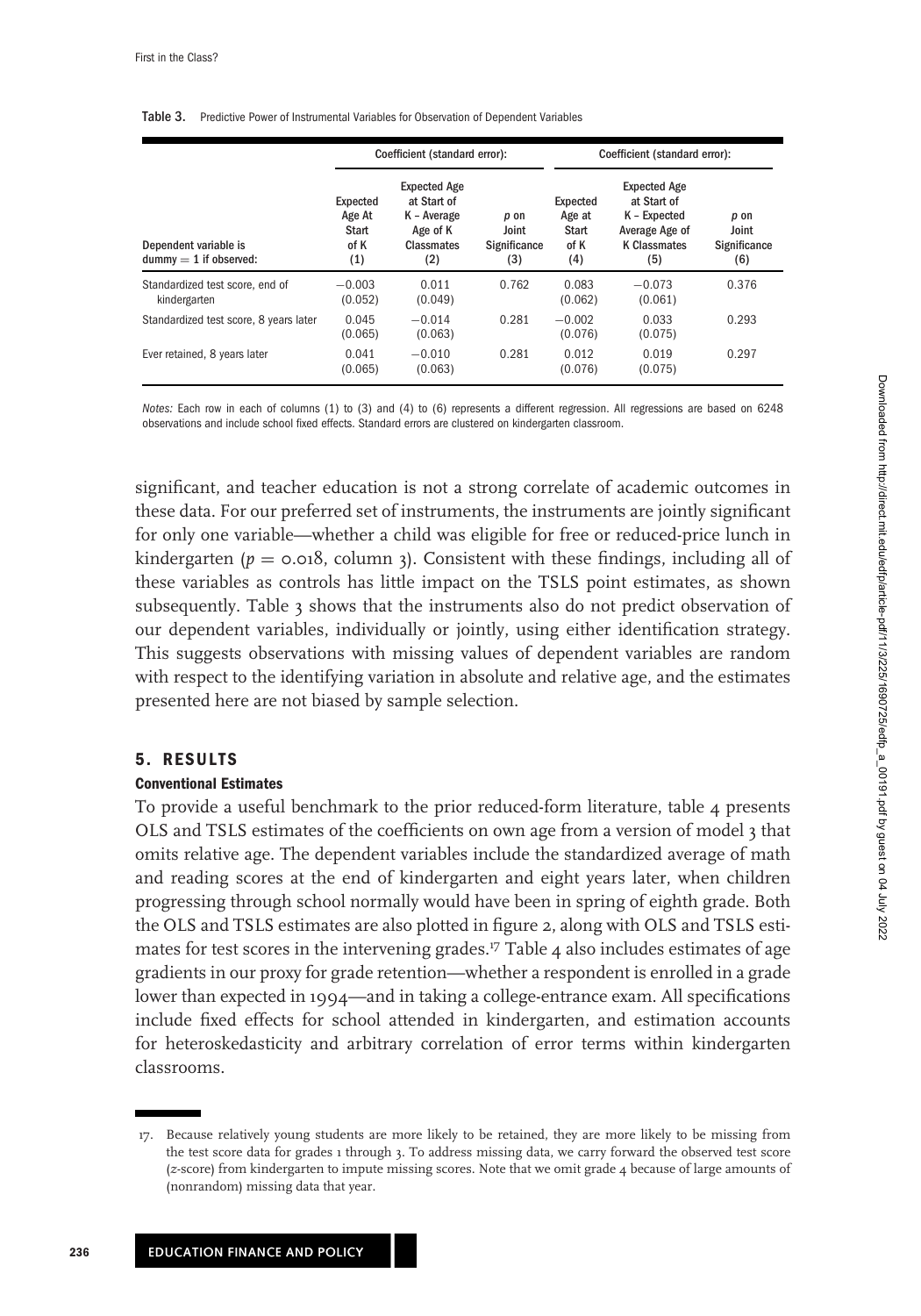#### Table 4. Conventional Estimates of the Effect of School Entry Age

|                                     | <b>Dependent Variable</b>                     |                                               |                                     |                         |                                  |  |  |  |
|-------------------------------------|-----------------------------------------------|-----------------------------------------------|-------------------------------------|-------------------------|----------------------------------|--|--|--|
|                                     |                                               |                                               |                                     | Eight Years Later:      |                                  |  |  |  |
|                                     | Average Test Score,<br>End of K<br>(1)<br>(2) |                                               | Average<br><b>Test Score</b><br>(3) | Ever<br>Retained<br>(4) | <b>Took ACT</b><br>or SAT<br>(5) |  |  |  |
|                                     |                                               | Panel A: Two-Stage Least Squares <sup>a</sup> |                                     |                         |                                  |  |  |  |
| Age at start of kindergarten        | $0.707***$<br>(0.057)                         | $0.674***$<br>(0.054)                         | $0.215***$<br>(0.065)               | $-0.189***$<br>(0.026)  | 0.002<br>(0.024)                 |  |  |  |
| <b>Root MSE</b>                     | 0.900                                         | 0.855                                         | 0.890                               | 0.404                   | 0.465                            |  |  |  |
| First stage partial F on instrument | 2,916                                         | 2,972                                         | 2,717                               | 2,837                   | 3,219                            |  |  |  |
|                                     |                                               |                                               | Panel B: Ordinary Least Squares     |                         |                                  |  |  |  |
| Age at start of kindergarten        | $0.242***$<br>(0.038)                         | $0.282***$<br>(0.036)                         | $-0.079*$<br>(0.046)                | $-0.151***$<br>(0.019)  | $-0.064***$<br>(0.015)           |  |  |  |
| Root MSE                            | 0.885                                         | 0.844                                         | 0.885                               | 0.404                   | 0.465                            |  |  |  |
| R <sup>2</sup>                      | 0.230                                         | 0.302                                         | 0.219                               | 0.146                   | 0.147                            |  |  |  |
| <b>Observations</b>                 | 5,719                                         | 5.719                                         | 4.436                               | 4,508                   | 6,248                            |  |  |  |
| Additional controls <sup>b</sup>    | N                                             | Υ                                             | Υ                                   | Υ                       | Υ                                |  |  |  |
| School fixed effects                | Υ                                             | Υ                                             | Υ                                   | Υ                       | Υ                                |  |  |  |

*Notes:* Each column and panel of the table presents estimates from a different regression. Test scores are standardized to have a mean of zero and a standard deviation of one using all available data. Standard errors (in parentheses) are clustered on kindergarten classroom.

aThe instrument for a child's age at the start of kindergarten is his expected age given his birthday and the 30 September kindergarten entry cutoff birthdate in Tennessee.

bDummies for whether child is female, black, or received free/reduced-price lunch in K; fractions of K classmates with these characteristics; whether the kindergarten teacher is black, has an MA, or has 0 to 1 years of experience; and dummies for whether kindergarten class is small or regular sized with teacher's aide.

∗Statistical significance at the 10% level; ∗∗∗statistical significance at the 1% level.

Consider first the estimates for test scores at the end of kindergarten, in column 1. The OLS estimates (panel B) imply that STAR participants who were one year older at the start of kindergarten scored on average about 0.24 standard deviation higher at the end of kindergarten (column 1). These estimates will be biased downward, however, if, as we expect, children previously retained or delayed in entering kindergarten are negatively selected on unobservables. As described earlier, we confront this possibility by comparing children who *should* have entered kindergarten with a one-year difference in age, given their birthdays; if birthday is randomly assigned, these children will be on average identical in all other ways, such as inherent ability. As shown in panel A of the same column, TSLS estimates using expected age at kindergarten entry as an instrument imply that the test-score differential between two otherwise identical children who enter kindergarten with a one-year difference in age is a significantly higher 0.71 standard deviation.<sup>18</sup> Adding controls for predetermined individual and classroom characteristics (column 2) does not appreciably change this estimate. This

<sup>1</sup>8. First-stage estimates for the specifications in tables 4 and 5 are presented in tables A.1 and A.2, respectively.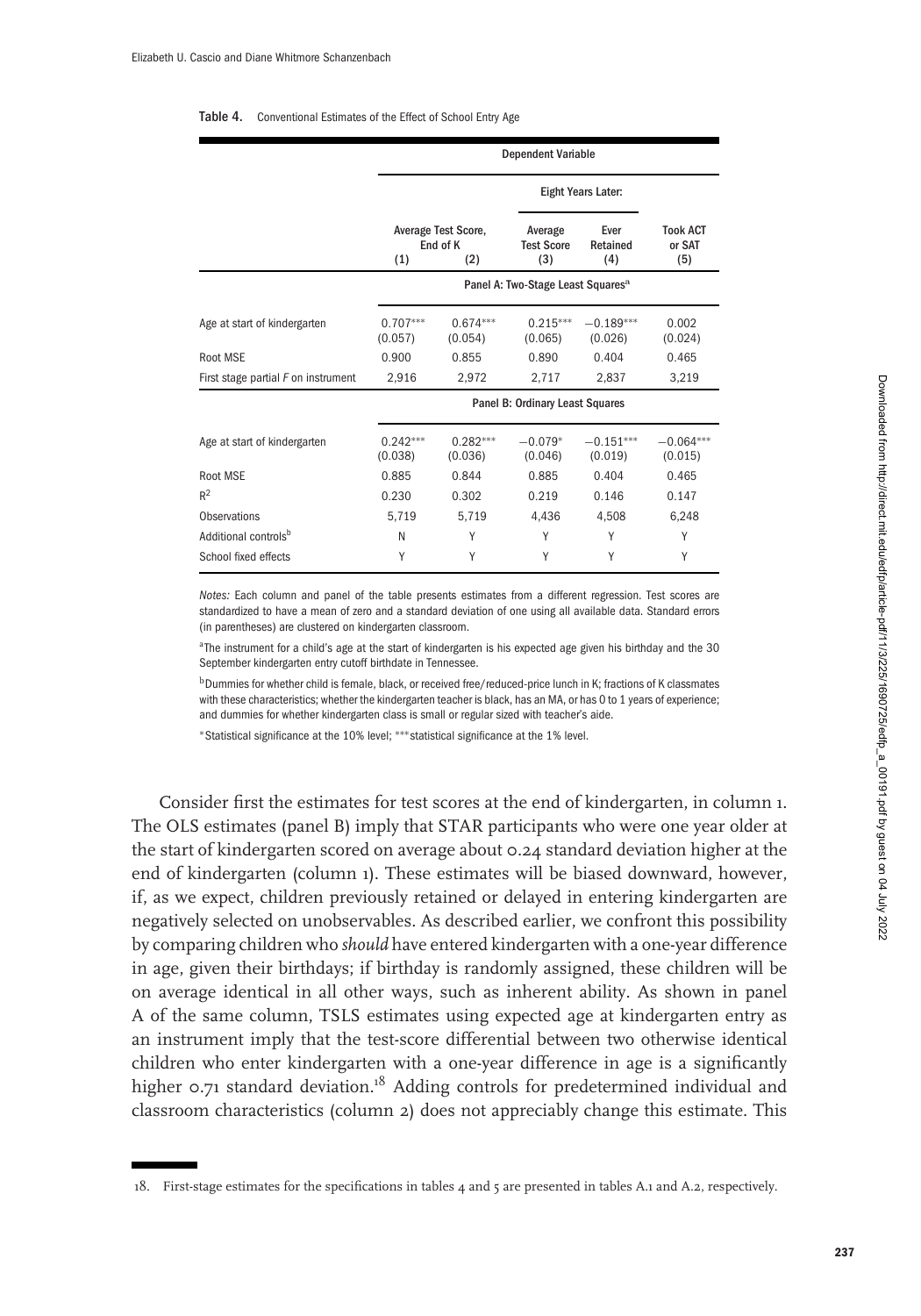

*Notes:*The instrument for age at kindergarten entry is expected age at kindergarten entry based on exact birthday and the 30 September kindergarten entry cutoff birthdate in Tennessee. Grade 0 represents kindergarten. Test score data are available for grades 1 through 3 only for individuals who remain in a Project STAR school and progressed through school on time. Because observation of these individuals is predicted by the instrument, we impute test scores for missing observations with end-of-kindergarten z-scores. Test score data for grade 4 is missing for a large, nonrandom sample of schools, so results are not reported for this grade. Test score data used for grades 5 through 8 actually represent test scores from spring 1991 through spring 1994, respectively, regardless of grade of enrollment.

Figure 2. Reduced-Form Age Effects on Test Scores by Grade.

estimate is comparable to those previously found in nationally representative data for the United States.<sup>19</sup>

The test score differences between older and younger school entrants decline as children progress through school.<sup>20</sup> For example, the TSLS estimate of the age gradient in test scores is 0.22 standard deviation in spring 1994, when children progressing through school normally would have been in eighth grade (column 3). Figure 2 shows that most of the decline in the gradient occurred by the end of elementary school, as the TSLS estimates for grades 5 and 6 (with normal grade progression) are not

<sup>1</sup>9. For example, applying a similar identification strategy to data on a more recent kindergarten cohort, Elder and Lubotsky (2009) find that an additional year of age at school entry is associated with a 0.87 standard deviation difference in math test performance and a 0.61 standard deviation difference in reading test performance in the spring of a child's kindergarten year. When we estimate separate models by subject on our data, we arrive at TSLS estimates (with additional controls) of 0.69 standard deviation and 0.524 standard deviation for math and reading, respectively, at the end of kindergarten. Like us, Elder and Lubotsky (2009) and Bedard and Dhuey (2006) also find that OLS estimates of the coefficient on age are significantly lower than their TSLS counterparts, suggesting that students who are older by actual age (but not predicted age) are negatively selected.

<sup>20.</sup> The test score effects of being older in kindergarten thus appear to "fade out" as a child ages. Cascio and Staiger (2012) point out, however, that if a standard deviation in test scores maps into a larger difference in knowledge in later grades (i.e., if knowledge accumulates faster than it depreciates) some of this observed "fadeout" on test *z*-scores might be a statistical artifact. Their estimates (column 4, Table III) imply that the effect size for spring 1994 *z*-scores should be scaled up by a factor of roughly 1.22 to be comparable to that for spring of kindergarten. Thus, some of the observed fadeout in our context is not a statistical artifact.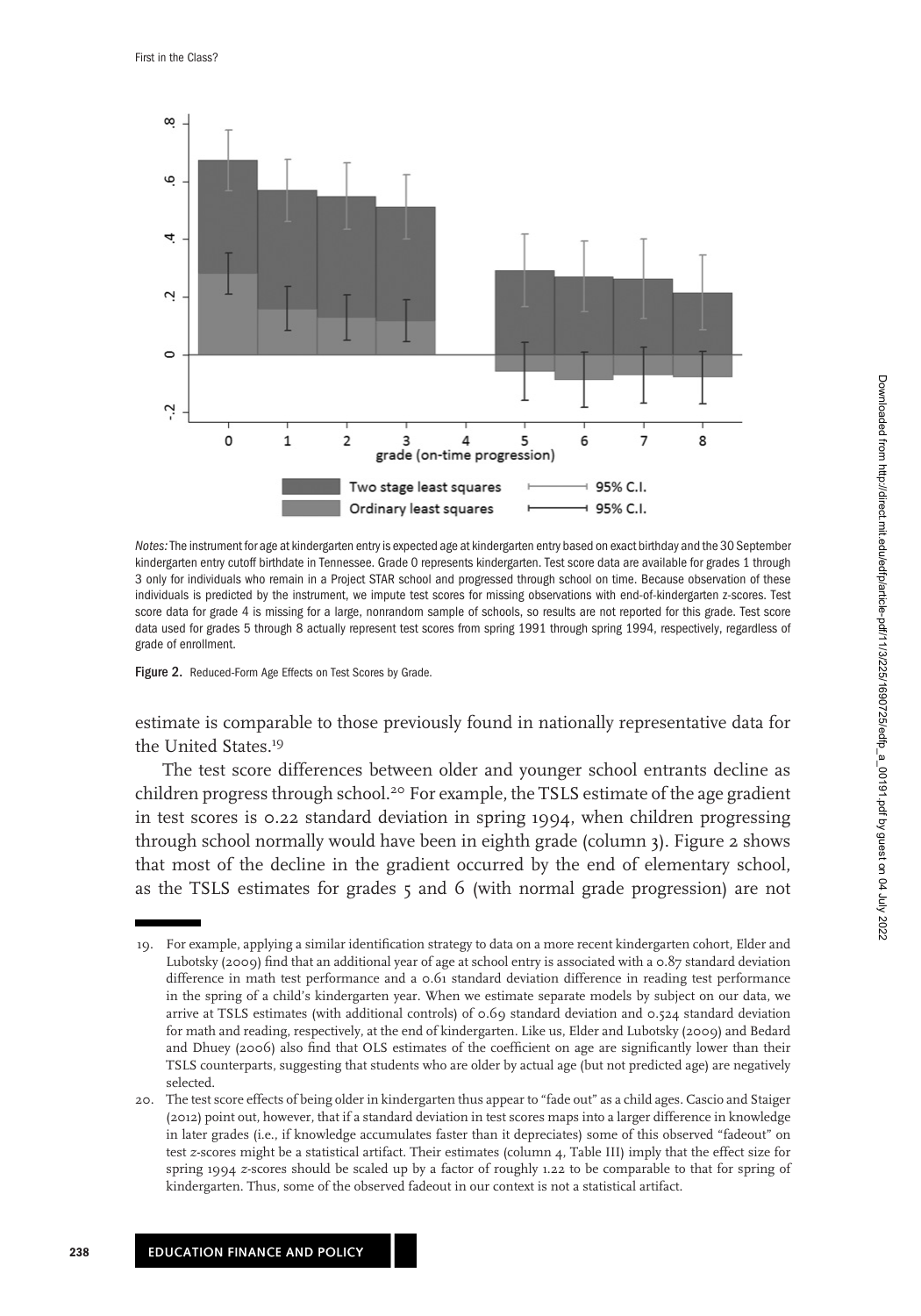much larger in magnitude. Older school entrants are also significantly less likely to have been retained at any point in the eight years following kindergarten (column 4). Again, these estimates are in line with what has previously been documented for test scores and grade retention at the end of eighth grade in the United States.<sup>21</sup> Unlike previous research, however, we do not find that older school entrants are more likely to take a college entrance exam (column  $5$ ).<sup>22</sup> In general, however, the consistency of our estimates with the existing literature suggests the possible broader applicability of inferences made from our data.

### **Full Model Estimates**

As discussed previously, the reduced-form estimates presented in table 4 capture the combined effects of absolute age and relative age. In table 5, we present estimates of model 3, which allow us to separately identify these effects. Our preferred TSLS estimates, in panel A, identify own-age effects from only variation in month and day of birthday—that is, they account for negative selection among students who were retained or redshirted—but measure peer effects relative to the actual age distribution. That is, in panel A we use  $ea_i$  as an instrument for absolute age and  $ea_i - \overline{a}_{-ik}$  as an instrument for relative age. In panel B, we present estimates from the alternative TSLS model keeping all else the same but identifying peer effects based on predicted age (i.e., using *eai* − *ea*−*ik* as an instrument for relative age). For completeness, OLS estimates are presented in panel C.

The first thing to notice in table  $5$  is that all of the estimates for relative age effects on test scores (columns 1 to 3) are *negative*—a finding that holds true across both TSLS approaches and in OLS.<sup>23</sup> This suggests that being relatively old, holding own age constant, harms student outcomes. Accordingly, controlling for relative age *increases* estimates of the coefficient on school entry age (compare column  $\iota$  in tables  $\iota$  and  $\iota$ ). While the standard errors on our preferred TSLS estimates in panel A do not allow us to reject a positive relative age effect for test scores at the end of kindergarten, we can reject a positive effect for test scores eight years later.

Figure 3 shows how the TSLS coefficients on age and relative age evolve across the grade levels, based on our preferred estimation strategy (as in panel A of table 5). The figure shows that the point estimate on relative age declines (increases in magnitude) as the cohort ages, and by sixth grade we can reject that relative age has a positive impact on test scores.<sup>24</sup> On the other hand, the coefficient on absolute age is positive and

<sup>2</sup>1. Elder and Lubotsky (2009) and Bedard and Dhuey (2006) find math test score differences of approximately 4 percentile points, or roughly 0.13 standard deviation, between eighth graders who entered school in the late 1970s with a one-year difference in age. When we re-estimate the model for actual eighth grade test scores (regardless of year attended), we find that a one-year difference in entry age is associated with a 0.12 standard deviation difference in math test performance. Elder and Lubotsky (2009) also find that a one-year increase in age at school entry lowers the likelihood of having been retained by eighth grade by 15.1 percentage points.

<sup>22.</sup> Bedard and Dhuey (2006) find that being one year older (in eighth grade) raises the probability of taking the ACT or SAT by 11.1 percentage points. Our sample also has a higher minority share and is poorer than the national average (table 1), however, and their estimates are for individuals who were in eighth grade in the same year, not individuals who started kindergarten at the same time.

<sup>23.</sup> We arrive at similar conclusions when we use a child's kindergarten schoolmates as a peer group, but the estimates are less precise.

<sup>24.</sup> As mentioned earlier, Elder and Lubotsky (2009) find the opposite pattern using a different identification strategy, with their estimates of relative age effects decreasing in magnitude across grades. When we use our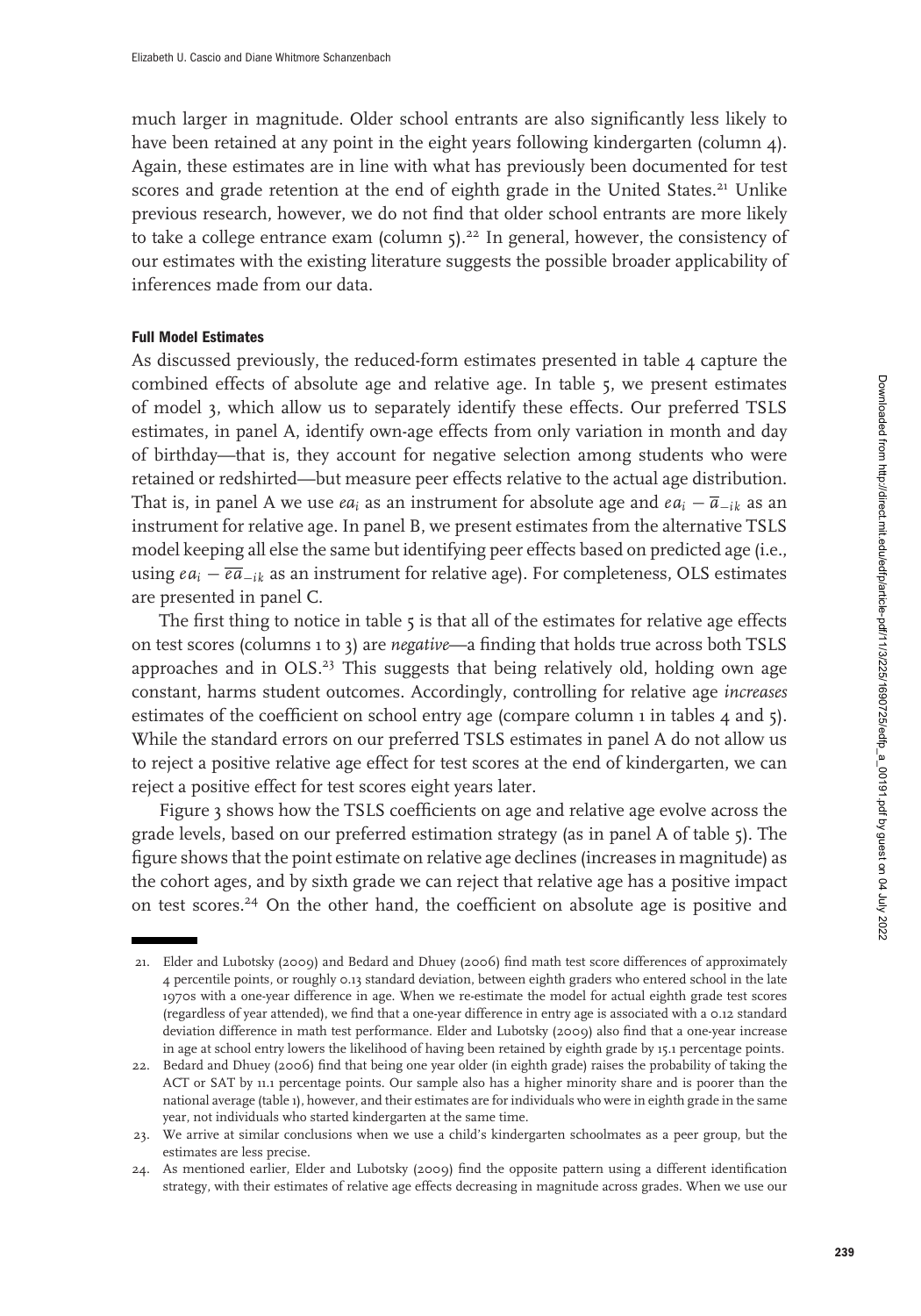# Dependent Variable Eight Years Later: Average Test Score, Average Ever Took ACT<br>End of K Test Score Retained or SAT End Test Score Retained or SAT (2) (3) (4) (5)  $(1)$   $(2)$   $(3)$   $(4)$   $(5)$ Panel A: Two-Stage Least Squares— Not Accounting for Lower Ability of Older Peers**<sup>a</sup>** Age at start of K 1.020<sup>∗∗∗</sup> 0.910<sup>∗∗∗</sup> 0.650<sup>∗∗∗</sup> −0.156<sup>∗</sup> 0.155<sup>∗</sup> 0.185<sup>∗</sup> 0.185<sup>∗</sup> (0.282) (0.085) (0.080) (0.092)  $(0.265)$ Relative age in K classroom  $-0.310$   $-0.233$   $-0.429**$   $-0.033$   $-0.151*$ <br>
(0.025) (0.265) (0.167) (0.075) (0.086) (0.265) (0.250) (0.167) (0.075) (0.086) Root MSE 0.900 0.855 0.890 0.405 0.465 Panel B: Two–Stage Least Squares— Accounting for Lower Ability of Older Peers**<sup>b</sup>** Age at start of K 1.564<sup>∗∗∗</sup> 1.407<sup>∗∗∗</sup> 0.651<sup>∗∗∗</sup> −0.327<sup>∗∗∗</sup> 0.175 (0.429) (0.394) (0.251) (0.118) (0.107) Relative age in K classroom  $-0.847^{**}$   $-0.724^{*}$   $-0.430^{*}$  0.136  $-0.172$ <br>
(0.407) (0.374) (0.248) (0.115) (0.106)  $(0.374)$ Root MSE 0.901 0.856 0.890 0.405 0.465 Panel C: Ordinary Least Squares Age at start of K  $0.423$   $0.396$   $0.271$  −0.107 0.069<br>(0.278) (0.263) (0.173) (0.079) (0.088  $(0.088)$ Relative age in K classroom  $-0.178$   $-0.112$   $-0.345**$   $-0.043$   $-0.132$ <br>
(0.267) (0.251) (0.067) (0.075) (0.085)  $(0.267)$ Root MSE 0.885 0.844 0.885 0.404 0.464  $R^2$  0.230 0.302 0.219 0.146 0.147 Observations 5,719 5,719 4,436 4,508 6,248 Additional controls<sup>c</sup> NYYYY School fixed effects Y Y Y Y Y Y Y

#### Table 5. Estimates of the Effect of School Entry Age and Relative Age

*Notes:* Each column and panel of the table presents estimates from a different regression. Test scores are standardized to have a mean of zero and a standard deviation of one using all available data. Standard errors (in parentheses) are clustered on kindergarten classroom.

aThe instrument for a child's age at the start of kindergarten is his expected age given his birthday and the 30 September kindergarten entry cutoff birthdate in Tennessee. The instrument for a child's relative age is his expected age  $−$  average age of his kindergarten classmates.

bThe instrument for a child's age at the start of kindergarten is his expected age given his birthday and the 30 September kindergarten entry cutoff birthdate in Tennessee. The instrument for a child's relative age is his expected age  $−$  average *expected* age of his kindergarten classmates.

<sup>c</sup>Dummies for whether child is female, black, or received free/reduced-price lunch in K; fractions of K classmates with these characteristics; whether the kindergarten teacher is black, has an MA, or has 0 to 1 years of experience; and dummies for whether kindergarten class is small or regular sized with teacher's aide.

∗Statistical significance at 10% level; ∗∗statistical significance at the 5% level; ∗∗∗statistical significance at the 1% level.

relatively stable in the years subsequent to kindergarten. In general, our findings for test scores are thus inconsistent with the interpretation of reduced-form age gradients

alternative instrument for relative age, which is closer to their approach, we see a similar pattern to theirs, though the estimates are noisy.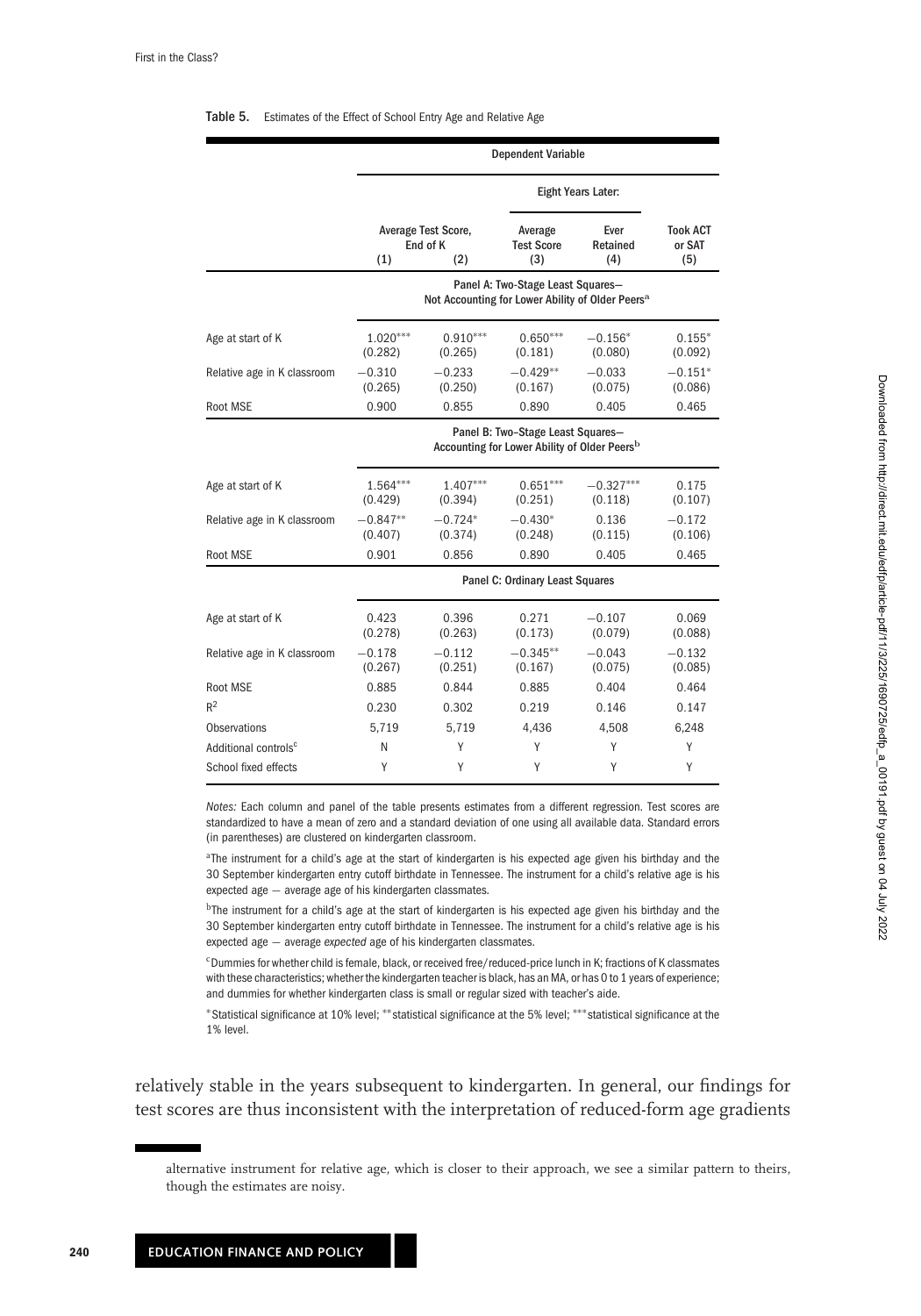

*Notes:* The instrument for age at kindergarten entry (absolute age) is expected age at kindergarten entry based on exact birthday and the 30 September kindergarten entry cutoff birthdate in Tennessee. The instrument for relative age is expected age at kindergarten entry minus the average age of a child's kindergarten classmates at kindergarten entry. Grade 0 represents kindergarten. Test score data are available for grades 1 through 3 only for individuals who remain in a Project STAR school and progressed through school on time. Because observation of these individuals is predicted by the instrument, we impute test scores for missing observations with end-of-kindergarten *z*-scores. Test score data for grade 4 is missing for a large, nonrandom sample of schools, so results are not reported for this grade. Test score data used for grades 5 through 8 actually represent test scores from spring 1991 through spring 1994, respectively, regardless of grade of enrollment.

Figure 3. Two-Stage Least Squares Estimates of Absolute and Relative Age Effects, by Grade.

in test scores, such as those presented in table  $4$  or in figure 2, as (positive) relative age effects.

Turning to magnitudes, our estimates imply that a one-year increase in relative age in kindergarten lowers test scores eight years later by about 0.43 standard deviation. A one-year increase in relative age is a relevant margin only for a child who delays school entry, however, and such a child would also be one year older in absolute terms. The net impact of redshirting is the sum of both coefficients, which is positive and consistent with the estimate of a positive net effect of age for spring 1994 test scores (table 4, panel A, column 3). We therefore would not conclude that delaying kindergarten entry is harmful to the academic achievement of the child experiencing the delay in the following sense: The child's performance in a given grade is predicted to be higher if the child has been redshirted. This is driven by the fact that the child will be a year older in absolute terms at the time of the test and not because the child is relatively old. But in fact, at any given age, the child's achievement will be harmed by being among the oldest in the class.

Importantly, the estimates in table 5 allow us to rule out negative effects for a given child of other families' redshirting decisions. In fact, we can conclude with some confidence that there are positive spillovers from this practice.<sup>25</sup> Consider how

<sup>25.</sup> Recall that the variation in relative age used to identify this parameter is relatively narrow—a matter of a few months—and it would be inappropriate to extrapolate the results to much larger differences in relative age such as a mixed-grade classroom.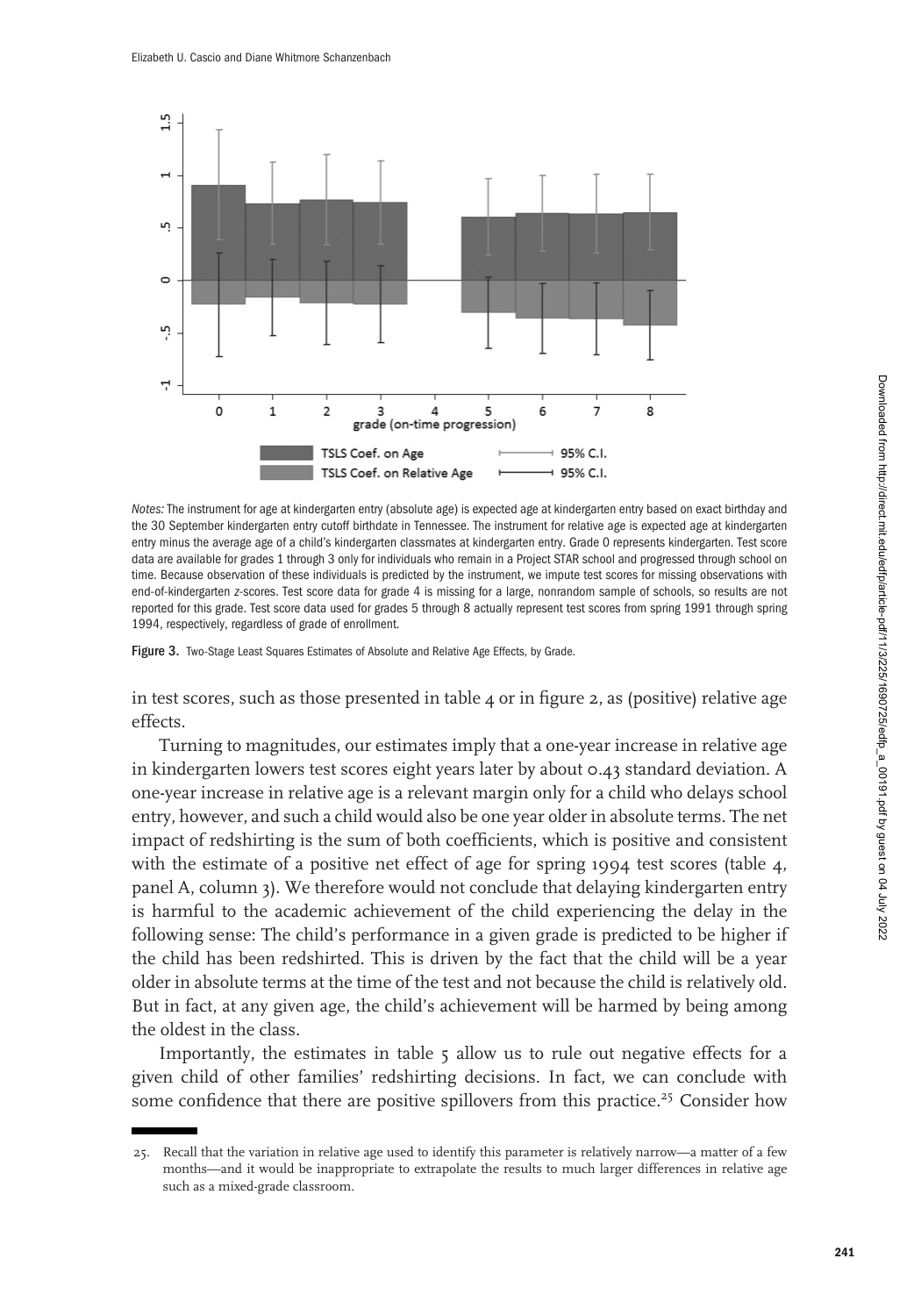classmates' redshirting decisions change the relative age of a child with a birthday outside of the typical redshirting range, such as a child born in January in a state with a 1 September school entry cutoff. Although the January-born child is not likely to be redshirted himself (i.e., his own age will be unaffected) his classmates' decisions about whether to redshirt will alter his relative age. For example, if half of classmates born in July or August opt to redshirt, then on average the January-born child's relative age declines by one month.<sup>26</sup> Other plausible redshirting "rules"—such as only boys born in summer redshirt or only boys born in summer who will also be the youngest in the class redshirt—yield an average decline in relative age of about 0.5 to 1.2 months for a child born in January. Note that the redshirting rules we used in our simulations yielded an overall redshirting rate between 4 and 9 percent, similar to rates observed in recent years (Deming and Dynarski 2008; Bassok and Reardon 2013).

According to our estimates, holding one's own age constant, a one-month *decline* in relative age in kindergarten—the margin of variation typical in our data and the likely shift induced by others' redshirting behavior—*raises* test scores eight years later by a statistically significant 0.036 standard deviation. In other words, classmates' redshirting behavior is predicted to benefit the student. Likewise, a one-month decline in relative age in kindergarten increases the likelihood of taking the ACT or SAT by about 1.3 percentage points (significant at the 10 percent level, column 5). This is a larger effect than would be predicted on the basis of the relationship between spring 1994 test scores and college-exam taking alone, suggesting the benefits of being relatively young continue to accumulate through high school or are working through other (noncognitive) channels.<sup>27</sup>

The corresponding estimates in table 5, panel B, which use variation in the expected entry ages of classmates instead of their actual ages, are noisier, but are broadly consistent with these findings. If anything, however, they imply larger negative impacts of relative age, and negative impacts that emerge as early as the end of kindergarten. In particular, a one-month decline in relative age in kindergarten increases test scores by a marginally significant 0.06 standard deviation (0.724/12; column 2). This finding serves to reinforce the interpretation that the mechanism for the negative relative age effects is that children benefit from having higher-achieving, better-behaved peers. In other words, while the first instrumental variables approach does not remove the negative selection of some older kindergarten classmates, the second instrumental variables approach identifies the peer component using variation from children with abilities and behavior consistent with their ages and finds larger point estimates, especially in the kindergarten year.<sup>28</sup>

<sup>26.</sup> The exact decline in relative age depends on the distribution of birth dates. We conducted simulations in which classes of size 20 were randomly drawn from the birthday distribution, and estimated the impact on relative age of a January-born student if half of students born in July or August opt to redshirt. The average decline in relative age from this behavior was 1.04 months, with a standard deviation of 0.77 months.

<sup>27.</sup> A one standard deviation increase in spring 1994 test scores is associated with a 23.7 percentage point increase in the likelihood of taking the ACT or SAT, holding constant own, classmate, and kindergarten teacher and classroom observables. Thus, a 0.036 standard deviation increase in spring 1994 test scores is associated with a 0.8532 percentage point increase in the likelihood of taking the ACT or SAT, less than the 1.3 percentage point increase observed.

<sup>28.</sup> The suggestion that negative selection of some older peers diminishes their positive spillovers is consistent with the results in Lavy, Paserman, and Schlosser (2012), who find that Israeli students are actually worse off when they have a higher share of peers in their school cohort who are overage for grade ("repeaters").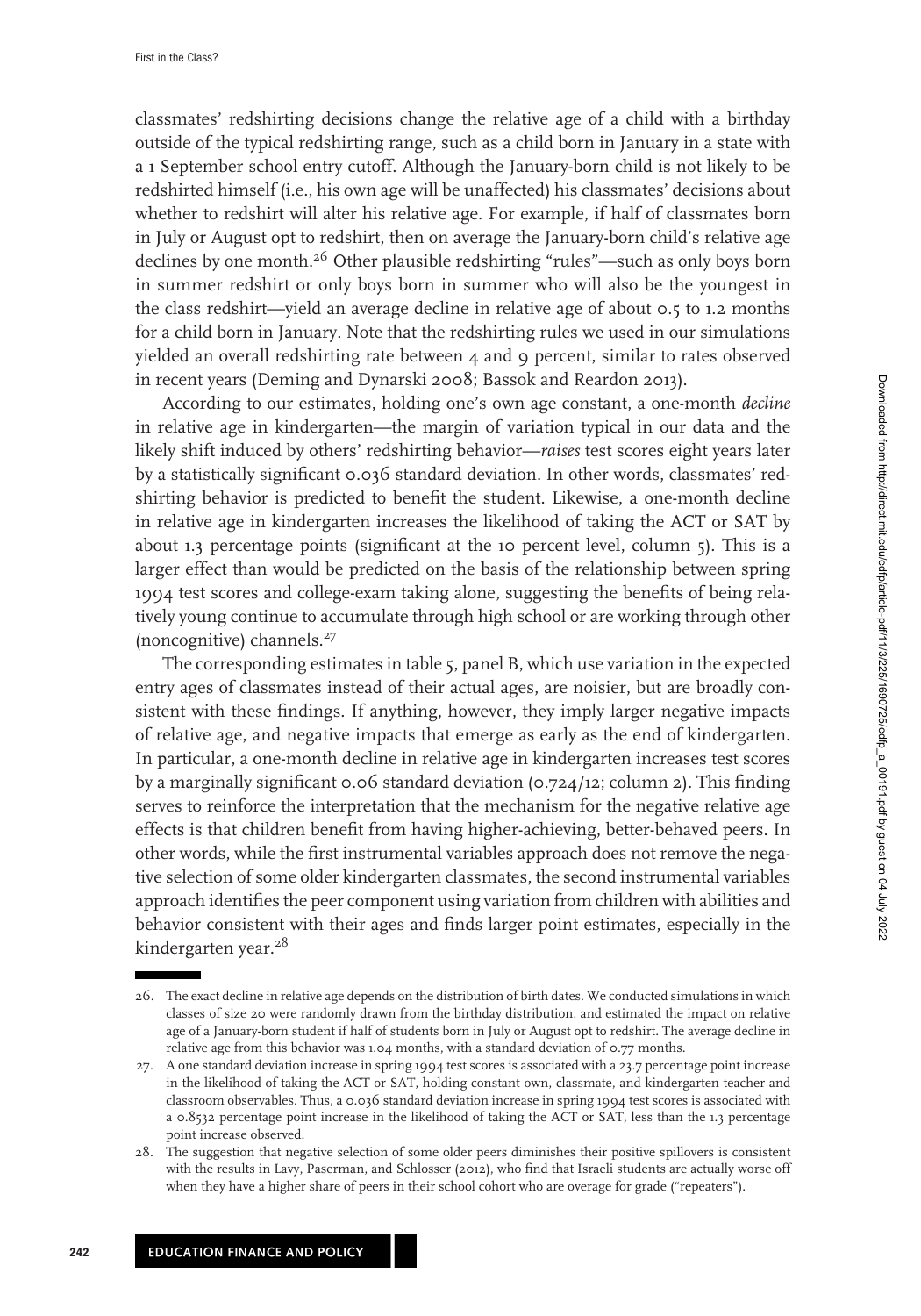# **6. HETEROGENEITY**

The likelihood of delayed school entry is more common for some subgroups in the population. For example, past research has found that boys are much more likely to be held back than girls. Children from higher-income families are also more likely to start kindergarten at an age older than expected (West, Meek, and Hurst, 2000; Bassok and Reardon, 2013). We see a similar pattern in our data. For example, nearly 8 percent of boys, but only 3.7 percent of girls, are older than expected in kindergarten.<sup>29</sup>

For boys and higher-income children, revealed preference thus suggests that being higher up in the classroom "pecking order" is more important for academic outcomes. If this were the case, relative age effects for these groups should be less negative, or even positive. At the same time, recent research on peer effects has found that girls are more responsive to higher-achieving peers than boys (Jackson 2012; Lavy, Silva, and Weinhardt 2012). This suggests being relatively young may be more beneficial to girls. To investigate these possibilities, we estimated separate models by gender and free or reduced-price lunch status in kindergarten. We present the TSLS estimates by gender in table 6 and by free lunch status in table 7. We return to our baseline identification strategy, where we instrument for relative age using the difference between a student's expected age and the average actual age of her peers. Per our argument above, this approach should deliver estimates of relative age that are closer to being in the positive range. For the purposes of comparison and interpretation, each table includes subsample-specific means of the dependent variables.

We find in table 6 that the relative age effect on test scores becomes more negative for boys as the cohort ages, and is statistically significant and negative for eighth grade test scores. Relative age is only significant for girls when looking at retention by eighth grade, and that estimate is only marginally significant. Turning to absolute age, in kindergarten its effect is similar for boys and girls.<sup>30</sup> After kindergarten, however, the absolute age effect drops substantially for girls and is relatively small and insignificant for taking the ACT or SAT. Among boys, the absolute age effect is stronger throughout, and is still marginally statistically significant for taking the ACT or SAT. These results suggest that boys may be more sensitive to having higher-performing peers, contrary to the existing literature.

In table 7, we separately examine effects by whether a student qualifies for free or reduced-price lunch. Relative age effects are stronger for low-income students, suggesting that being exposed to older, higher-scoring peers is more important for low-income students than for higher-income ones. At kindergarten entry, there is no difference in own-age effects between students who do and do not qualify for free or reduced-price lunch. Subsequently, however, the own-age impact remains strong only for low-income children, where it is a strong predictor of eighth grade test scores, grade retention, and whether a student takes a college-entrance exam. For higher-income students, the own-age effect declines and is not statistically significant in later grades.

<sup>29.</sup> Students receiving free or reduced-price lunch in kindergarten are, however, more likely to be older than expected in kindergarten (7 percent versus 4.9 percent for children not lunch-eligible). This is likely due to the fact that we cannot distinguish in our data between kindergarten retention and delay.

<sup>30.</sup> Recall the reduced-form coefficient on age is approximately equal to the sum of the coefficients on absolute age and relative age, so the reader can back out approximate reduced-form coefficients for the subgroups in this section.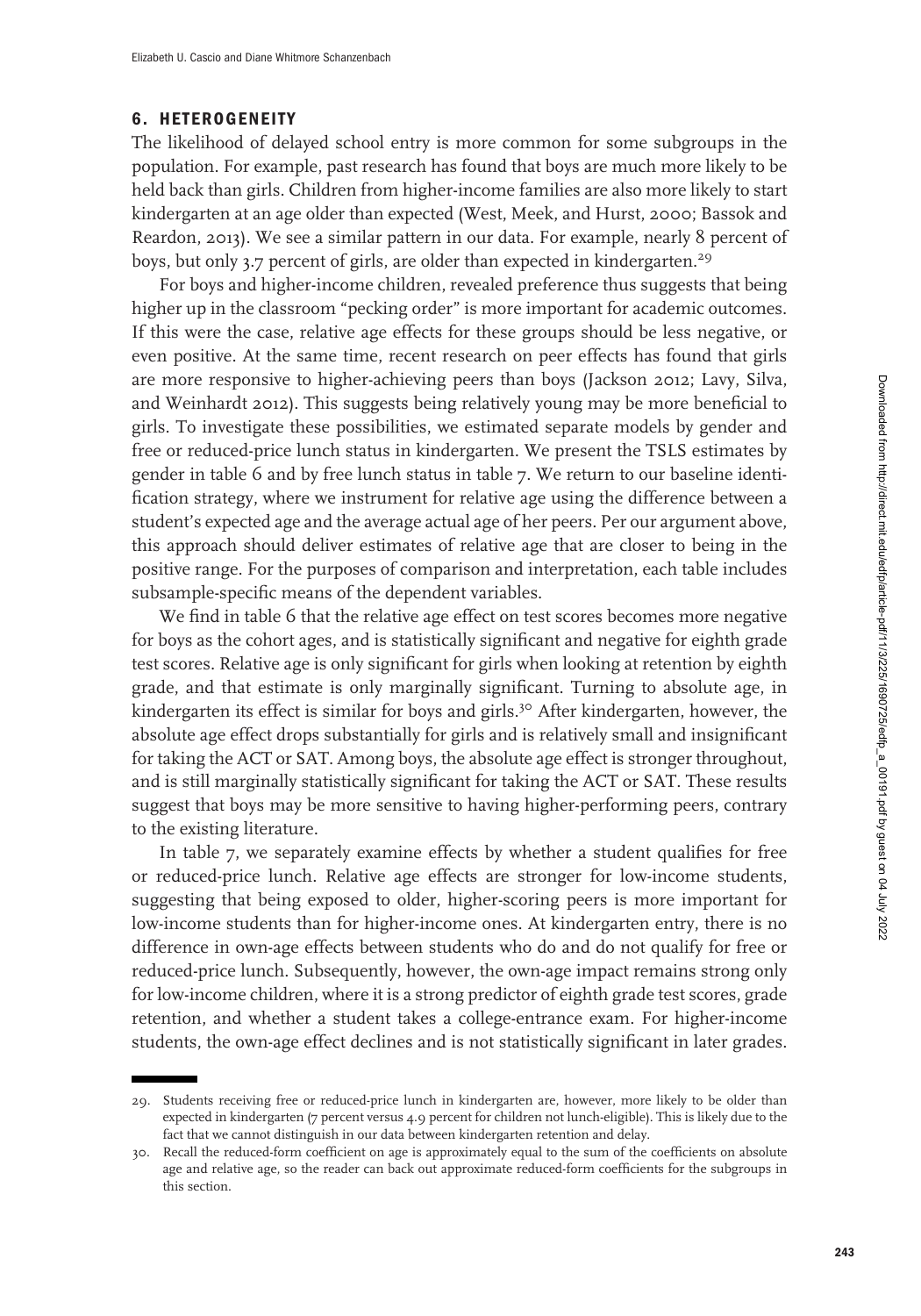|                                                         | <b>Dependent Variable</b> |                       |                                                                                   |                     |  |  |  |  |
|---------------------------------------------------------|---------------------------|-----------------------|-----------------------------------------------------------------------------------|---------------------|--|--|--|--|
|                                                         |                           |                       |                                                                                   |                     |  |  |  |  |
|                                                         | (1)                       | (2)                   | Average Score End of K Average Score Retained in Any Grade Took ACT or SAT<br>(3) | (4)                 |  |  |  |  |
|                                                         |                           |                       | Panel A: Boys                                                                     |                     |  |  |  |  |
| Mean of dependent variable<br><b>TSLS</b> coefficients: | $-0.089$                  | 0.021                 | 0.327                                                                             | 0.401               |  |  |  |  |
| Age at start of kindergarten                            | $0.809**$<br>(0.329)      | $0.971***$<br>(0.289) | $-0.397***$<br>(0.124)                                                            | $0.209*$<br>(0.111) |  |  |  |  |
| Relative age in K classroom                             | $-0.171$<br>(0.303)       | $-0.622**$<br>(0.254) | 0.118<br>(0.117)                                                                  | $-0.147$<br>(0.101) |  |  |  |  |
| Root MSE                                                | 0.842                     | 0.978                 | 0.445                                                                             | 0.463               |  |  |  |  |
| Observations                                            | 2,936                     | 2,191                 | 2.234                                                                             | 3,213               |  |  |  |  |
|                                                         |                           |                       | Panel B: Girls                                                                    |                     |  |  |  |  |
| Mean of dependent variable<br><b>TSLS</b> coefficients: | 0.098                     | 0.221                 | 0.175                                                                             | 0.549               |  |  |  |  |
| Age at start of kindergarten                            | $0.992***$<br>(0.303)     | $0.428**$<br>(0.209)  | 0.049<br>(0.103)                                                                  | 0.100<br>(0.122)    |  |  |  |  |
| Relative age in K classroom                             | $-0.288$<br>(0.288)       | $-0.310$<br>(0.195)   | $-0.162*$<br>(0.095)                                                              | $-0.151$<br>(0.119) |  |  |  |  |
| Root MSE                                                | 0.867                     | 0.798                 | 0.361                                                                             | 0.468               |  |  |  |  |
| Observations                                            | 2,783                     | 2,245                 | 2,274                                                                             | 3,035               |  |  |  |  |
| $p$ for age: male = female                              | 0.291                     | 0.011                 | 0.002                                                                             | 0.147               |  |  |  |  |
| p for rel. age: male $=$ female                         | 0.920                     | 0.071                 | 0.120                                                                             | 0.477               |  |  |  |  |

#### Table 6. Two-Stage Least Squares Estimates of the Impacts of Relative Age, by Gender

*Notes:* Each column and panel of the table presents estimates from a different regression. All models are estimated using two-stage least squares and are based on the specification presented in the final four columns of table 5, panel A. Thus, the models include the full set of controls; age at the start of kindergarten is instrumented with expected age at the start of kindergarten; and relative age is instrumented with own expected age − average age of kindergarten classmates. Standard errors (in parentheses) are clustered on kindergarten classroom.

∗Statistical significance at 10% level; ∗∗statistical significance at the 5% level; ∗∗∗statistical significance at the 1% level.

These results—stronger age effects for low-income students—stand in contrast to the observed patterns in which higher-income children are substantially more likely to be redshirted.

### **7. CONCLUSION**

In this paper, we have estimated the net effects of having older peers—and being young relative to one's peers—using data from an experiment where children of the same age were randomly assigned to different classrooms in kindergarten. We find that, holding own age constant, children who were young relative to their kindergarten classmates generally performed no worse on achievement tests, were no more likely to be retained, and were no less likely to take the ACT or SAT. In fact, though some of our estimates are imprecise, having older classmates appears to have made the average child better off. And while our analysis of heterogeneity suggests that absolute age effects might be more present for boys (consistent with the higher incidence of delay for them) on net,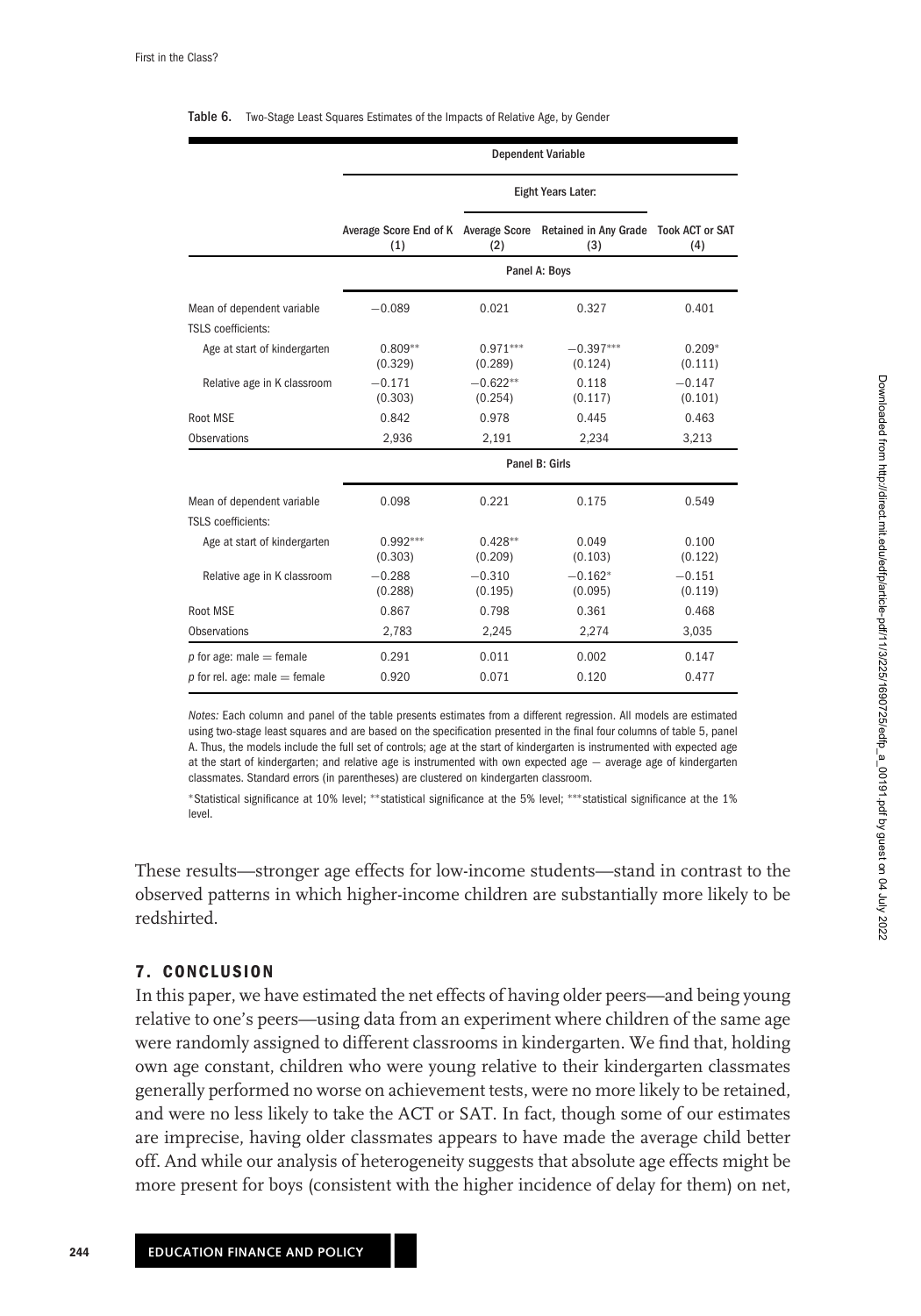#### Table 7. Two-Stage Least Squares Estimates of the Impacts of Relative Age, by Free/Reduced-Price Lunch Status

|                                                                         | <b>Dependent Variable</b>                                                         |                       |                                            |                      |  |  |  |  |
|-------------------------------------------------------------------------|-----------------------------------------------------------------------------------|-----------------------|--------------------------------------------|----------------------|--|--|--|--|
|                                                                         |                                                                                   | Eight Years Later:    |                                            |                      |  |  |  |  |
|                                                                         | Average Score End of K Average Score Retained in Any Grade Took ACT or SAT<br>(1) | (2)                   | (3)                                        | (4)                  |  |  |  |  |
|                                                                         |                                                                                   |                       | Panel A: Not Free/Reduced-Price Lunch in K |                      |  |  |  |  |
| Mean of dependent variable<br><b>TSLS</b> coefficients:                 | 0.268                                                                             | 0.467                 | 0.155                                      | 0.623                |  |  |  |  |
| Age at start of kindergarten                                            | $0.892***$<br>(0.324)                                                             | 0.397<br>(0.243)      | $-0.060$<br>(0.100)                        | 0.088<br>(0.130)     |  |  |  |  |
| Relative age in K classroom                                             | $-0.124$<br>(0.309)                                                               | $-0.166$<br>(0.222)   | $-0.127$<br>(0.090)                        | $-0.058$<br>(0.118)  |  |  |  |  |
| Root MSE                                                                | 0.891                                                                             | 0.850                 | 0.347                                      | 0.473                |  |  |  |  |
| <b>Observations</b>                                                     | 2,951                                                                             | 2,398                 | 2,420                                      | 3,217                |  |  |  |  |
|                                                                         |                                                                                   |                       | Panel B: Free/Reduced-Price Lunch in K     |                      |  |  |  |  |
| Mean of dependent variable<br><b>TSLS Coefficients:</b>                 | $-0.281$                                                                          | $-0.284$              | 0.360                                      | 0.313                |  |  |  |  |
| Age at start of kindergarten                                            | $0.911***$<br>(0.339)                                                             | $0.856***$<br>(0.295) | $-0.270**$<br>(0.134)                      | $0.240*$<br>(0.134)  |  |  |  |  |
| Relative age in K classroom                                             | $-0.319$<br>(0.315)                                                               | $-0.665**$<br>(0.270) | 0.082<br>(0.132)                           | $-0.242*$<br>(0.127) |  |  |  |  |
| Root MSE                                                                | 0.804                                                                             | 0.925                 | 0.460                                      | 0.454                |  |  |  |  |
| <b>Observations</b>                                                     | 2,768                                                                             | 2,038                 | 2,088                                      | 3,031                |  |  |  |  |
| p for age: low $SES = high SES$<br>$p$ for rel. age: low SES = high SES | 0.161<br>0.401                                                                    | 0.042<br>0.047        | 0.089<br>0.290                             | 0.183<br>0.120       |  |  |  |  |

Notes: Each column and panel of the table presents estimates from a different regression. All models are estimated using two-stage least squares and are based on the specification presented in the final four columns of Table 4, Panel A. Thus, the models include the full set of controls; age at the start of kindergarten is instrumented with expected age at the start of kindergarten; and relative age is instrumented with own expected age – average age of kindergarten classmates. Standard errors (in parentheses) are clustered on kindergarten classroom. SES: socioeconomic status.

∗Statistical significance at 10% level; ∗∗statistical significance at the 5% level; ∗∗∗statistical significance at the 1% level.

boys and higher-income children still appear to benefit from having older kindergarten classmates.

These findings suggest that the reduced-form age effects frequently estimated in the literature on school-entry age are better interpreted as reflecting the positive impact of being older in an absolute sense, rather than in a relative one. In other words, when we separate the reduced-form age parameter into absolute age and relative age, we find that, after holding own age constant, being old relative to one's peers is predicted to reduce a student's academic achievement. When a student is redshirted, the negative effect of being relatively old is outweighed by the positive effect of being absolutely older, yielding a positive overall (reduced-form) effect.

Furthermore, our findings suggest that the tendency for some parents to opt to hold back their child's kindergarten entry, so-called "redshirting," does not harm the student's classmates by making them relatively younger in the classroom age distribution. In fact, the spillover effects are predicted to be positive, yet modestly sized. Likewise,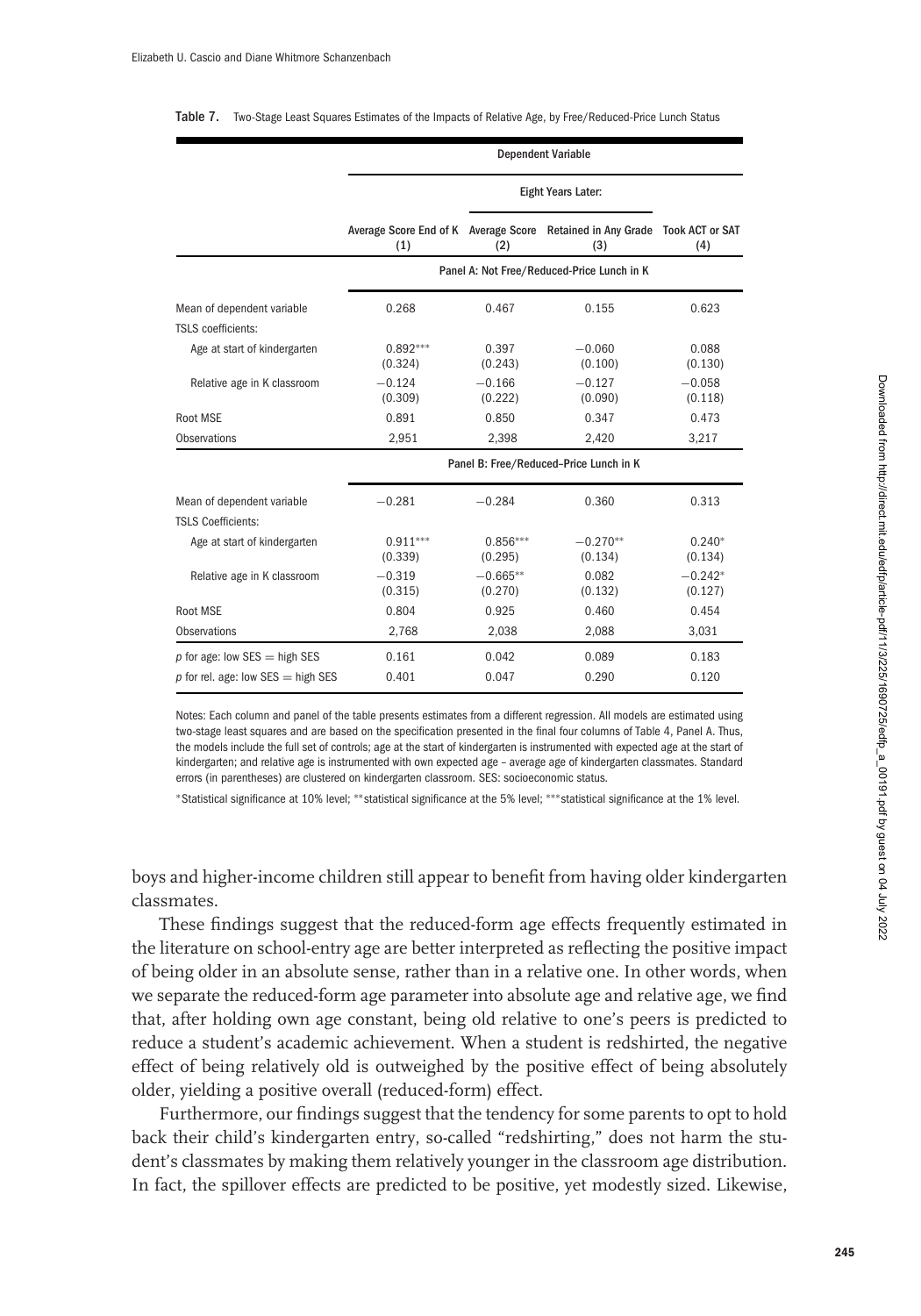our estimates imply that the consequences of increasing minimum school entry age laws for children whose own entry ages are not directly affected (for whom relative age declines but absolute age remains unchanged) are likely to be positive. Our estimates have held school entry age regulations constant, however, and thus some caveats apply when generalizing to this scenario.

All in all, our findings are consistent with the broader peer-effects literature documenting positive spillovers from having higher-quality peers. They add another dimension to the evidence on how kindergarten classrooms matter over the long term (Chetty et al. 2011). The ages of a child's kindergarten classmates—a feature of the kindergarten experience than can be easily manipulated by school principals—appear to have a lasting impact on that child's own school outcomes.

### **ACKNOWLEDGMENTS**

We thank Bruce Sacerdote for helpful conversations. We are also grateful to Joshua Angrist, Sandra Black, Kristin Butcher, David Card, Damon Clark, Ethan Lewis, Jens Ludwig, Heather Royer, Douglas Staiger, two anonymous referees, and seminar participants at Case Western Reserve University, Dartmouth College, the Federal Reserve Bank of San Francisco, the University of Florida, Wellesley College, the Association for Public Policy Analysis and Management Fall Conference, and the Society of Labor Economists Annual Meeting for comments on earlier drafts. All errors are our own.

### **REFERENCES**

Bassok, Daphna, and Sean Reardon. 2013. 'Academic redshirting' in kindergarten: Prevalence, patterns, and implications. *Educational Evaluation and Policy Analysis* 35(3):283–297. doi:10.3102/016237371[3482764.](http://dx.doi.org/10.3102/0162373713482764)

Bedard, Kelly, and Elizabeth Dhuey. 2006. The persistence of early childhood maturity: International evidence of long-run age effects. *Quarterly Journal of Economics* 121(4):1437–1472.

Bedard, Kelly, and Elizabeth Dhuey. 2012. School entry policies and skill accumulation across directly and indirectly affected men. *Journal of Human Resources* 47(3):643–683.

Black, Sandra E., Paul J. Devereux, and Kjell G. Salvanes. 2011. Too young to leave the nest? The effects of school starting age. *Review of Economics and Statistics* 93(2):455–467. doi:10.11[62/REST\\_a\\_0008](http://dx.doi.org/10.1162/REST_a_00081)1.

Boozer, Michael A., and Stephen E. Cacciola. 2001. Inside the 'black box' of Project STAR: Estimation of peer effects using experimental data. Yale University Economic Growth Center Working Paper No. 832.

Carrell, Scott, and Mark Hoekstra. 2010. Externalities in the classroom: How children exposed to domestic violence affect everyone's kids. *American Economic Journal: Applied Economics* 2(1):211–228. doi:10.1[257/app.2.](http://dx.doi.org/10.1257/app.2.1.211)1.211.

Carlsson, Magnus, Gordon B. Dahl, Björn Öckert, and Dan-Olof Rooth. 2015. The effect of schooling on cognitive skills. *Review of Economics and Statistics* 97(3):533–547. doi:10.11[62/REST\\_a\\_0050](http://dx.doi.org/10.1162/REST_a_00501)1.

Cascio, Elizabeth U., and Ethan G. Lewis. 2006. Schooling and the armed forces qualifying test: Evidence from school entry laws. *Journal of Human Resources* 41(2):294–318. doi:1[0.3368/jhr.XLI.2.294.](http://dx.doi.org/10.3368/jhr.XLI.2.294)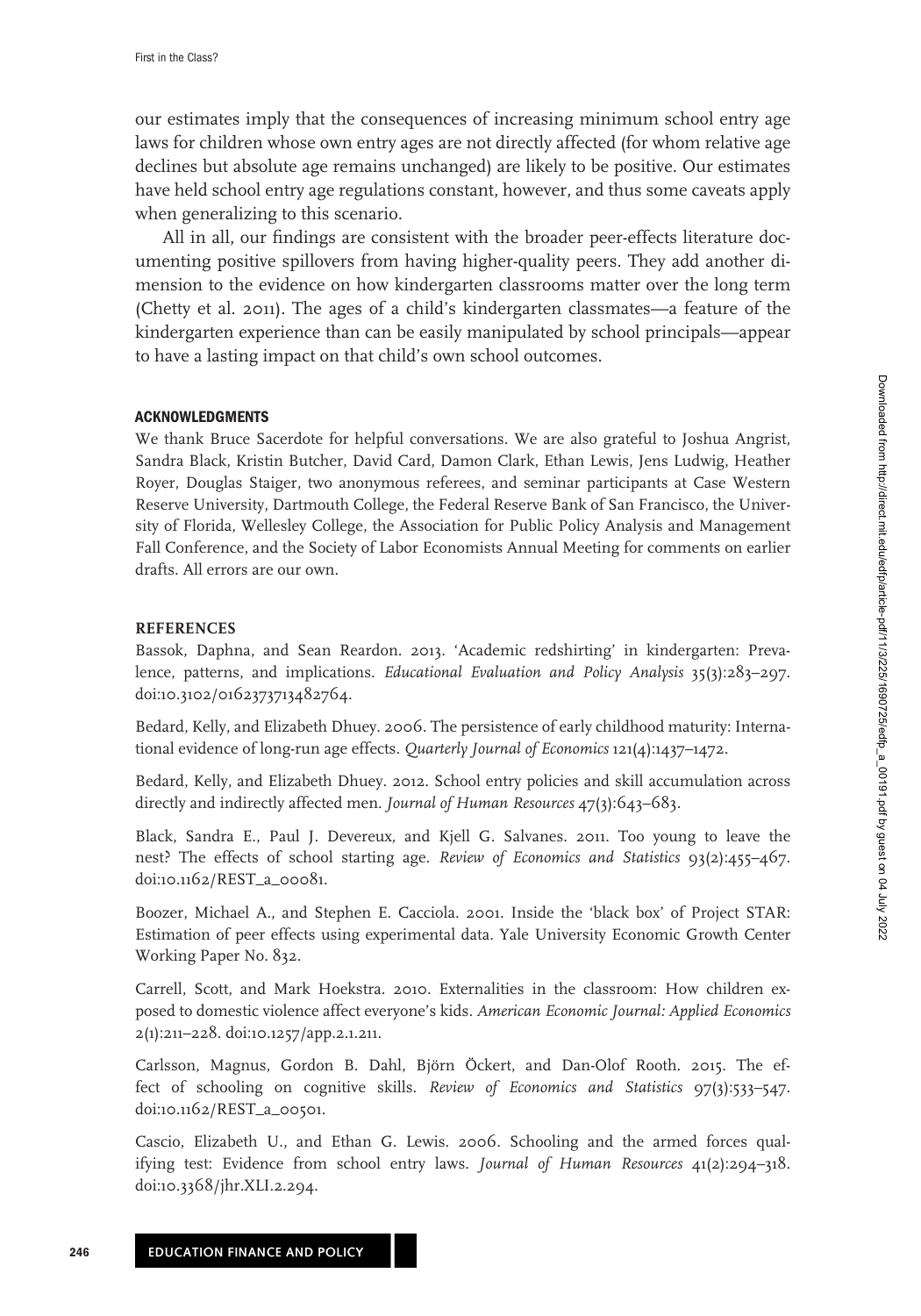Cascio, Elizabeth U., and Douglas O. Staiger. 2012. Knowledge, tests, and fadeout in educational interventions. NBER Working Paper No. 18038.

Chetty, Raj, John N. Friedman, Nathaniel Hilger, Emmanuel Saez, Diane W. Schanzenbach, and Danny Yagan. 2011. How does your kindergarten classroom affect your earnings? Evidence from Project STAR. *Quarterly Journal of Economics* 126(4):1593–1660. doi:10.1[093/qje/qjr04](http://dx.doi.org/10.1093/qje/qjr041)1.

Datar, Ashlesha. 2006. Does delaying kindergarten entrance give children a head start? *Economics of Education Review* 25(1):43–62. doi:10.101[6/j.econedurev.2004.](http://dx.doi.org/10.1016/j.econedurev.2004.10.004)10.004.

Dee, Thomas S. 2004. Teachers, race, and student achievement in a randomized experiment. *Review of Economics and Statistics* 86(1):195–210. doi:10.11[62/003465304323023750.](http://dx.doi.org/10.1162/003465304323023750)

Dee, Thomas S., and Benjamin J. Keys. 2004. Does merit pay reward good teachers? Evidence from a randomized experiment. *Journal of Policy Analysis and Management* 23(3):471–488. doi:10.1[002/pam.20022.](http://dx.doi.org/10.1002/pam.20022)

Deming, David, and Susan Dynarski. 2008. The lengthening of childhood. *Journal of Economic Perspectives* 22(3):71–92. doi:10.1[257/jep.22.3.7](http://dx.doi.org/10.1257/jep.22.3.71)1.

Ding, Weili, and Steven F. Lehrer. 2007. Do peers affect student achievement in China's secondary schools? *Review of Economics and Statistics* 89(2):300–312. doi:10.11[62/rest.89.2.300.](http://dx.doi.org/10.1162/rest.89.2.300)

Dobkin, Carlos, and Fernando Ferreira. 2010. Do school entry laws affect educational attainment and labor market outcomes? *Economics of Education Review* 29(1):40–54. doi:10.101[6/j.econedurev.2009.04.003.](http://dx.doi.org/10.1016/j.econedurev.2009.04.003)

Duflo, Esther, Pascaline Dupas, and Michael Kremer. 2011. Peer effects, teacher incentives, and the impact of tracking: Evidence from a randomized evaluation in Kenya. *American Economic Review* 101(5):1739–1774. doi:10.1[257/aer.](http://dx.doi.org/10.1257/aer.101.5.1739)101.5.1739.

Elder, Todd E., and Darren H. Lubotsky. 2009. Kindergarten entrance age and children's achievement: Impacts of state policies, family background, and peers. *Journal of Human Resources* 44(3):641–683.

Figlio, David. 2007. Boys named Sue: Disruptive students and their peers. *Education Finance and Policy* 2(4):376–394. doi:10.11[62/edfp.2007.2.4.376.](http://dx.doi.org/10.1162/edfp.2007.2.4.376)

Fredriksson, Peter, and Björn Öckert. 2006. Is early learning really more productive? The effect of school starting age on school and labor market performance. IZA Working Paper No. 2006:12, Bonn, Germany.

Gladwell, Malcolm. 2008. *Outliers: The story of success*. New York: Little, Brown and Company.

Gormley, William T., and Ted Gayer. 2005. Promoting school readiness in Oklahoma: An evaluation of Tulsa's pre-K program. *Journal of Human Resources* 40(3):533–558. doi:10.3368/jhr.XL .3.533.

Graham, Bryan S. 2008. Identifying social interactions through conditional variance restrictions. *Econometrica* 76(3):643–660. doi:10.1111/j.1[468-0262.2008.00850.x.](http://dx.doi.org/10.1111/j.1468-0262.2008.00850.x)

Hanushek, Eric A., John F. Kain, Jacob M. Markman, and Steven G. Rivkin. 2003. Does peer ability affect student achievement? *Journal of Applied Econometrics* 18(5):522–544. doi:10.1[002/jae.74](http://dx.doi.org/10.1002/jae.741)1.

Imberman, Scott A., Adriana D. Kugler, and Bruce I. Sacerdote. 2012. Katrina's children: Evidence on the structure of peer effects from hurricane evacuees. *American Economic Review* 102(5):2048–2082. doi:10.1257/aer.1[02.5.2048.](http://dx.doi.org/10.1257/aer.102.5.2048)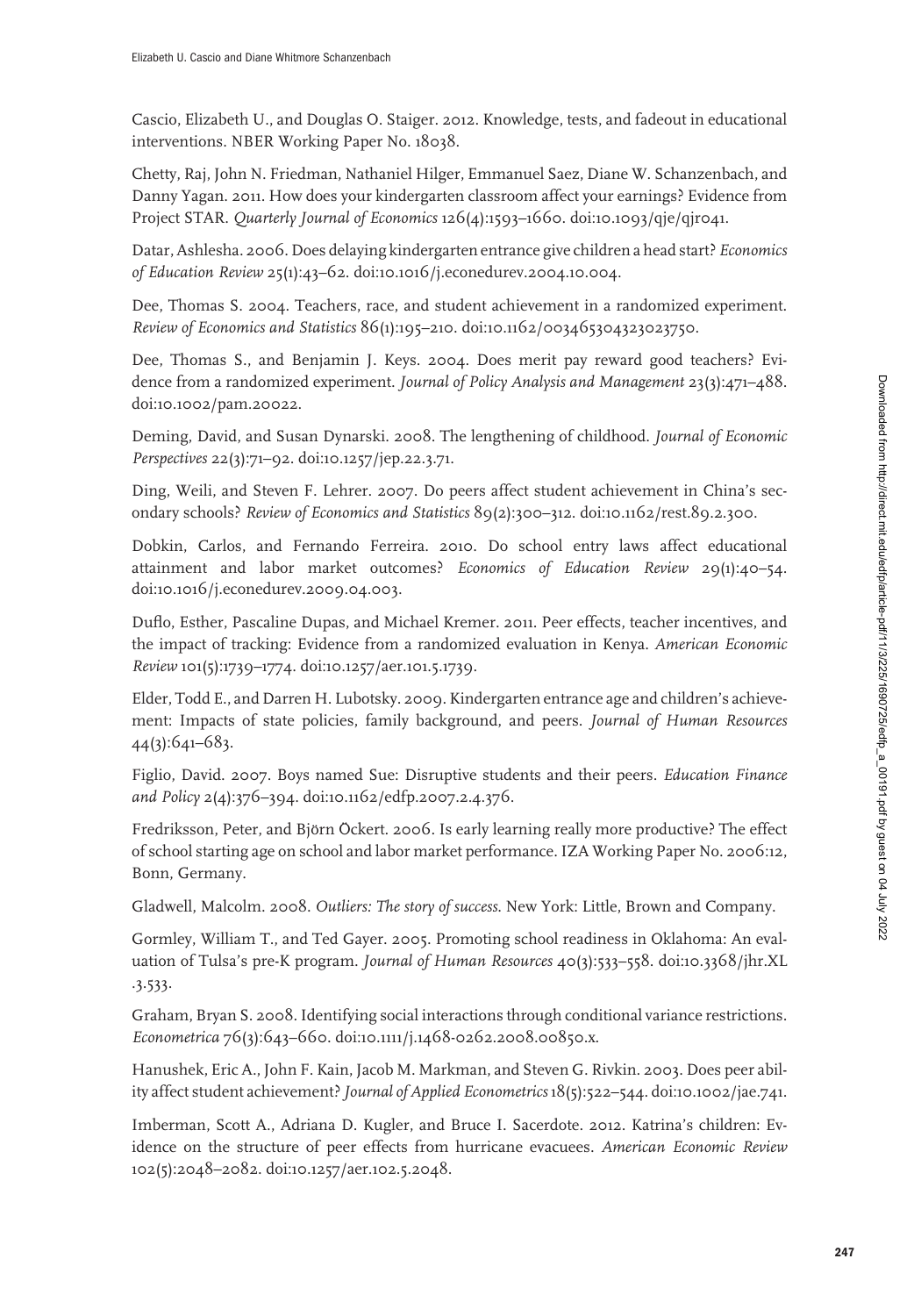Jackson, C. Kirabo. 2012. Single-sex schools, student achievement, and course selection: Evidence from rule-based student assignments in Trinidad and Tobago. *Journal of Public Economics* 96(1):173–187. doi:10.101[6/j.jpubeco.20](http://dx.doi.org/10.1016/j.jpubeco.2011.09.002)11.09.002.

Krueger, Alan B. 1999. Experimental estimates of education production functions. *Quarterly Journal of Economics* 114(2):497–532. doi:10.11[62/003355399556052.](http://dx.doi.org/10.1162/003355399556052)

Krueger, Alan B., and Diane M. Whitmore. 2001. The effect of attending a small class in the early grades on college test-taking and middle school test results: Evidence from Project STAR. *Economic Journal* 111(468):1–28. doi:10.1111/1[468-0297.00586.](http://dx.doi.org/10.1111/1468-0297.00586)

Lavy, Victor, Olmo Silva, and Felix Weinhardt. 2012. The good, the bad, and the average: Evidence on ability peer effects in schools. *Journal of Labor Economics* 30(2):367–414. doi:10.1086 /663592.

Lavy, Victor, M. Daniele Paserman, and Analia Schlosser. 2012. Inside the black box of ability peer effects: Evidence from variation in the proportion of low achievers in the classroom. *Economic Journal* 122(559):208–237. doi:10.1111/j.1[468-0297.20](http://dx.doi.org/10.1111/j.1468-0297.2011.02463.x)11.02463.x.

Lincove, Jane A., and Gary Painter. 2006. Does the age that children start kindergarten matter? Evidence of long-term educational and social outcomes. *Educational Evaluation and Policy Analysis* 28(2):153–179. doi:10.3102/01[623737028002](http://dx.doi.org/10.3102/01623737028002153)153.

McCrary, Justin, and Heather Royer. 2011. The effect of female education on fertility and infant health: Evidence from school entry policies using exact date of birth. *American Economic Review* 101(1):158–195. doi:10.1[257/aer.](http://dx.doi.org/10.1257/aer.101.1.158)101.1.158.

McEwan, Patrick J., and Joseph S. Shapiro. 2008. The benefits of delayed primary school enrollment: Discontinuity estimates using exact birth dates. *Journal of Human Resources* 43(1):1– 29.

Puhani, Patrick A., and Andrea M. Weber. 2007. Does the early bird catch the worm? Instrumental variable estimates of educational effects of age at school entry in Germany. *Empirical Economics* 32(2):359–386. doi:10.1007/s00181[-006-0089-y.](http://dx.doi.org/10.1007/s00181-006-0089-y)

Sacerdote, Bruce. 2011. Peer effects in education: How might they work, how big are they, and how much do we know thus far? In *Handbook of the Economics of Education*, vol. 3, edited by Eric A. Hanushek, Stephen Machin, and Ludger Woessman, pp. 249–277. North Holland: Elsevier.

Schanzenbach, Diane W. 2006. Classroom gender composition and student achievement: Evidence from a randomized experiment. Unpublished paper, University of Chicago.

Schanzenbach, Diane W. 2007. What have researchers learned from Project STAR? *Brookings Papers on Education Policy 2006/2007*(9):205–228.

West, Jerry, Anne Meek, and David Hurst. 2000. *Children who enter kindergarten late or repeat kindergarten: Their characteristics and later school performance. NCES 2000–039*. Washington, DC: U.S. Department of Education.

Whitmore, Diane M. 2005. Resource and peer impacts on girls' academic achievement: Evidence from a randomized experiment. *American Economic Review* 95(2):199–203. doi:10.1257 /000282805774670158.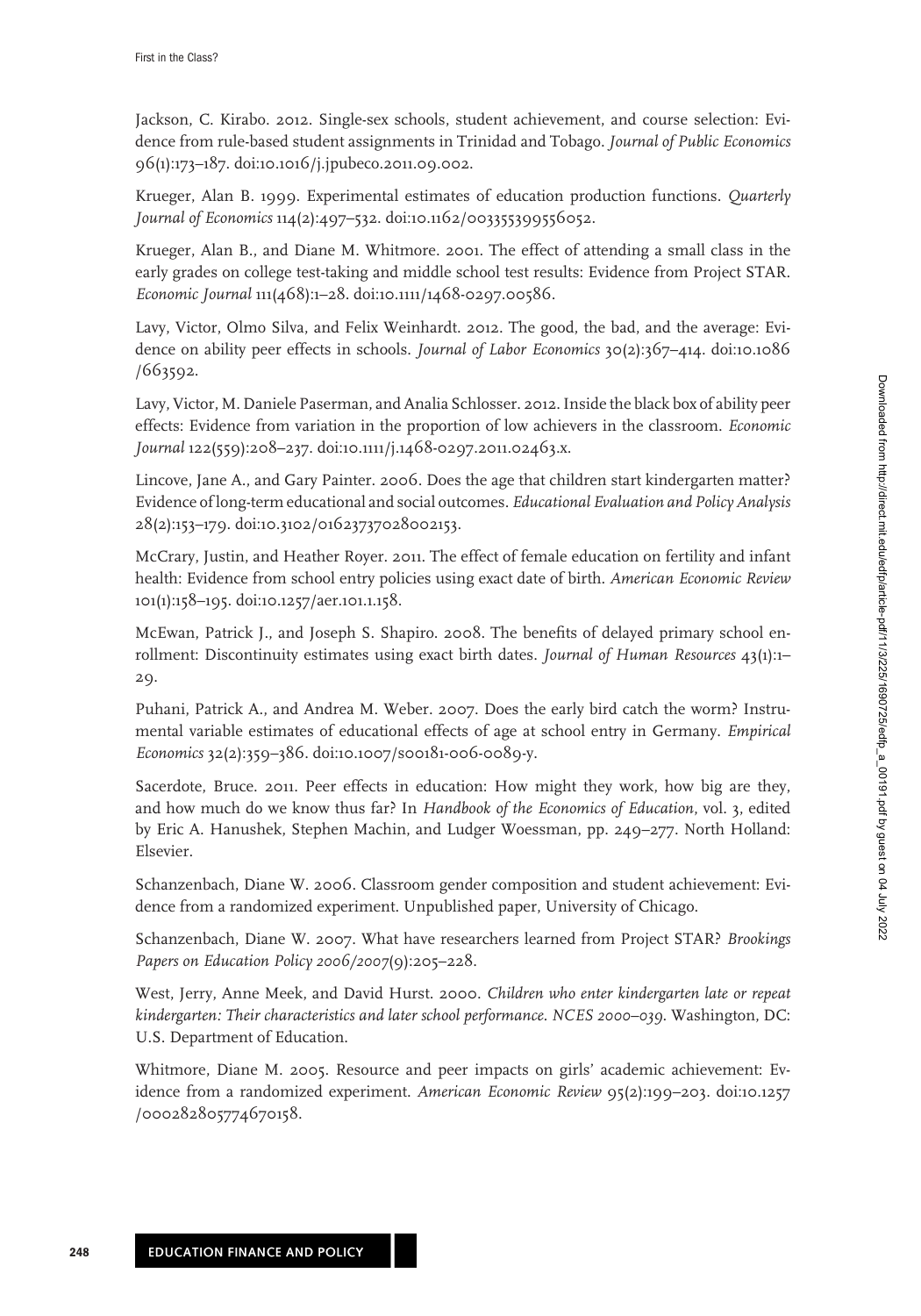# **APPENDIX A: FIRST-STAGE ESTIMATES**

|                                  | (1)                                   | (2)              | (3)              | (4)              | (5)              |  |  |  |
|----------------------------------|---------------------------------------|------------------|------------------|------------------|------------------|--|--|--|
|                                  | Dependent Variable: Age at Start of K |                  |                  |                  |                  |  |  |  |
| Expected age at start of K       | 0.812<br>(0.015)                      | 0.815<br>(0.015) | 0.831<br>(0.016) | 0.829<br>(0.016) | 0.815<br>(0.014) |  |  |  |
| Partial F-stat on instrument     | 2916                                  | 2972             | 2717             | 2837             | 3219             |  |  |  |
| Observations                     | 5,719                                 | 5,719            | 4.436            | 4,508            | 6,248            |  |  |  |
| Additional controls <sup>a</sup> | N                                     | Υ                | Υ                | Υ                | Υ                |  |  |  |
| School fixed effects             | Υ                                     | Υ                | Υ                | Υ                | Υ                |  |  |  |

Table A.1. First-stage Estimates for Table 4 TSLS Models

*Notes:* Standard errors (in parentheses) are clustered on kindergarten classroom. Each column corresponds to the same numbered column in table 4.

<sup>a</sup>Dummies for whether child is female, black, or received free/reduced-price lunch in K; fractions of K classmates with these characteristics; whether the kindergarten teacher is black, has an MA, or has 0 to 1 years of experience; and dummies for whether kindergarten class is small or regular sized with teacher's aide.

| Table A.2. | First-stage Estimates for Table 5 TSLS Models |  |  |  |  |  |
|------------|-----------------------------------------------|--|--|--|--|--|
|------------|-----------------------------------------------|--|--|--|--|--|

|                                                                      | (1)                                                 | (2)                 | (3)                                   | (4)                                            | (5)                 |  |  |
|----------------------------------------------------------------------|-----------------------------------------------------|---------------------|---------------------------------------|------------------------------------------------|---------------------|--|--|
|                                                                      | Panel A: First Stage Estimates for Table 5, Panel A |                     |                                       |                                                |                     |  |  |
|                                                                      |                                                     |                     | Dependent Variable: Age at Start of K |                                                |                     |  |  |
| Expected age at start of K                                           | 0.642<br>(0.064)                                    | 0.634<br>(0.066)    | 0.675<br>(0.057)                      | 0.672<br>(0.060)                               | 0.625<br>(0.072)    |  |  |
| Expected age at start of K - average<br>starting age of K classmates | 0.169<br>(0.059)                                    | 0.179<br>(0.061)    | 0.155<br>(0.051)                      | 0.155<br>(0.053)                               | 0.189<br>(0.067)    |  |  |
| Partial F-stat on instruments                                        | 1560                                                | 1583                | 1460                                  | 1549                                           | 1731                |  |  |
|                                                                      |                                                     |                     |                                       | Dependent Variable: Relative Age at start of K |                     |  |  |
| Expected age at start of K                                           | $-0.358$<br>(0.064)                                 | $-0.366$<br>(0.066) | $-0.325$<br>(0.057)                   | $-0.328$<br>(0.060)                            | $-0.375$<br>(0.072) |  |  |
| Expected age at start of K - average<br>starting age of K classmates | 1.169<br>(0.059)                                    | 1.179<br>(0.061)    | 1.155<br>(0.051)                      | 1.155<br>(0.053)                               | 1.189<br>(0.067)    |  |  |
| Partial F-stat on instruments                                        | 1991                                                | 1993                | 1972                                  | 2075                                           | 2126                |  |  |
| Observations                                                         | 5,719                                               | 5,719               | 4,436                                 | 4,508                                          | 6,248               |  |  |
|                                                                      | Panel B: First Stage Estimates for Table 5, Panel B |                     |                                       |                                                |                     |  |  |
|                                                                      | Dependent Variable: Age at Start of K               |                     |                                       |                                                |                     |  |  |

| Dependent Variable: Age at Start of K |                  |                  |                  |                                                |  |
|---------------------------------------|------------------|------------------|------------------|------------------------------------------------|--|
| 0.880<br>(0.053)                      | 0.879<br>(0.052) | 0.936<br>(0.048) | 0.938<br>(0.048) | 0.871<br>(0.052)                               |  |
| $-0.067$                              | $-0.062$         | $-0.103$         | $-0.108$         | $-0.055$                                       |  |
| (0.052)                               | (0.051)          | (0.048)          | (0.048)          | (0.051)                                        |  |
| 1506                                  | 1523             | 1449             | 1513             | 1633                                           |  |
|                                       |                  |                  |                  |                                                |  |
| 0.025<br>(0.021)                      | 0.023<br>(0.021) | 0.072<br>(0.042) | 0.077<br>(0.038) | 0.008<br>(0.007)                               |  |
| 0.788                                 | 0.792            | 0.759            | 0.752            | 0.806                                          |  |
| (0.026)                               | (0.026)          | (0.042)          | (0.040)          | (0.017)                                        |  |
| 1377                                  | 1419             | 1268             | 1321             | 1541                                           |  |
| 5.719                                 | 5.719            | 4.436            | 4.508            | 6.248                                          |  |
|                                       |                  |                  |                  | Dependent Variable: Relative Age at Start of K |  |